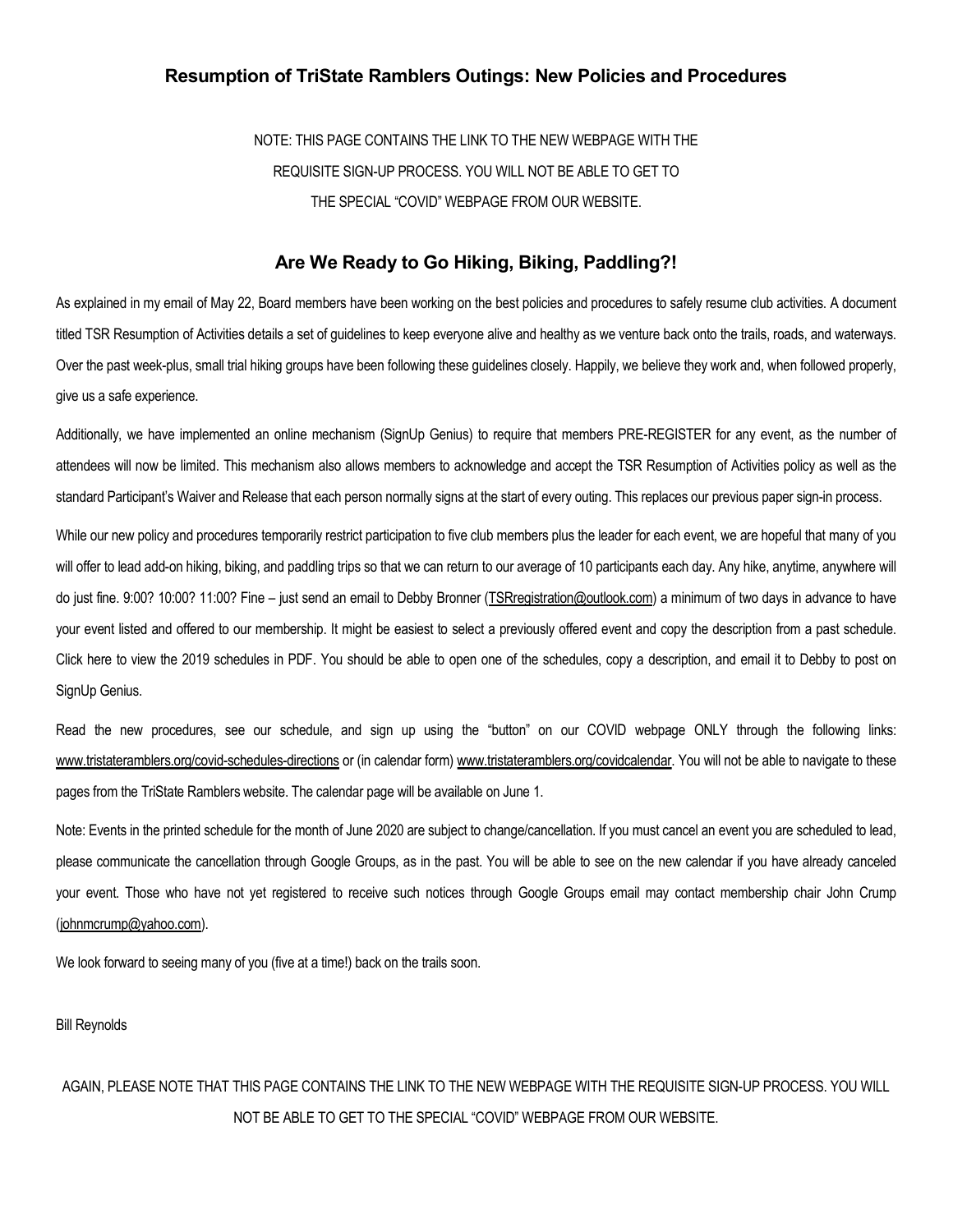# TSR Resumption of Activities

TriState Ramblers will be following CDC guidelines and relevant state executive orders for our hiking, biking, and paddling events. This may require suspending events or limiting the number of participants for some events during certain periods in the schedule. If anything in these procedures inadvertently conflicts with CDC and/or state guidelines and requirements, we will defer to the latter.

Please review these procedures and commit to following them:

 $\bullet$ 

DO NOT participate in any events (hiking, biking, or paddling) if you have symptoms consistent with COVID-19 (such as fever or cough), have been diagnosed with COVID-19, or are quarantined for potential exposure to COVID-19.

# $\bullet$

Members who are at higher risk of getting sick from COVID-19 or who may expose family members who are at higher risk should consider not participating in club events.

# $\bullet$

The number of members per event will be LIMITED in accordance with CDC and state guidelines/requirements and may be further limited by the event leader.

# $\bullet$

All participants are REQUIRED to PRE-REGISTER electronically. See SIGN UP button below for further information.

 $\bullet$ 

No Meetup participants or guests are allowed. ONLY CLUB MEMBERS may participate.

Members who show up at an event without signing up will NOT be allowed to participate.

 $\bullet$ 

Members who are unable to participate in an event for which they signed up must change their RSVP status.

 $\bullet$ 

Members who sign up and do not show up will be issued up to two warnings. After three violations, members may no longer sign up for any events that require limits on participation.

 $\bullet$ 

By signing up, members agree to the same waiver included on the paper sign-in sheet and also agree to abide by these procedures.

 $\bullet$ 

There will be NO circle preceding events. Participants can remain in their cars until the start time. If participants exit their cars before the start to prepare gear or socialize, they should wear a face mask and maintain proper social distancing by staying at least 6 feet apart.

 $\bullet$ 

Leaders are discouraged from offering customary lunch time treats.

Members are encouraged to carry and use hand sanitizer.

 $\bullet$ 

Members will be limited to one event per week in order to give more members an opportunity to participate.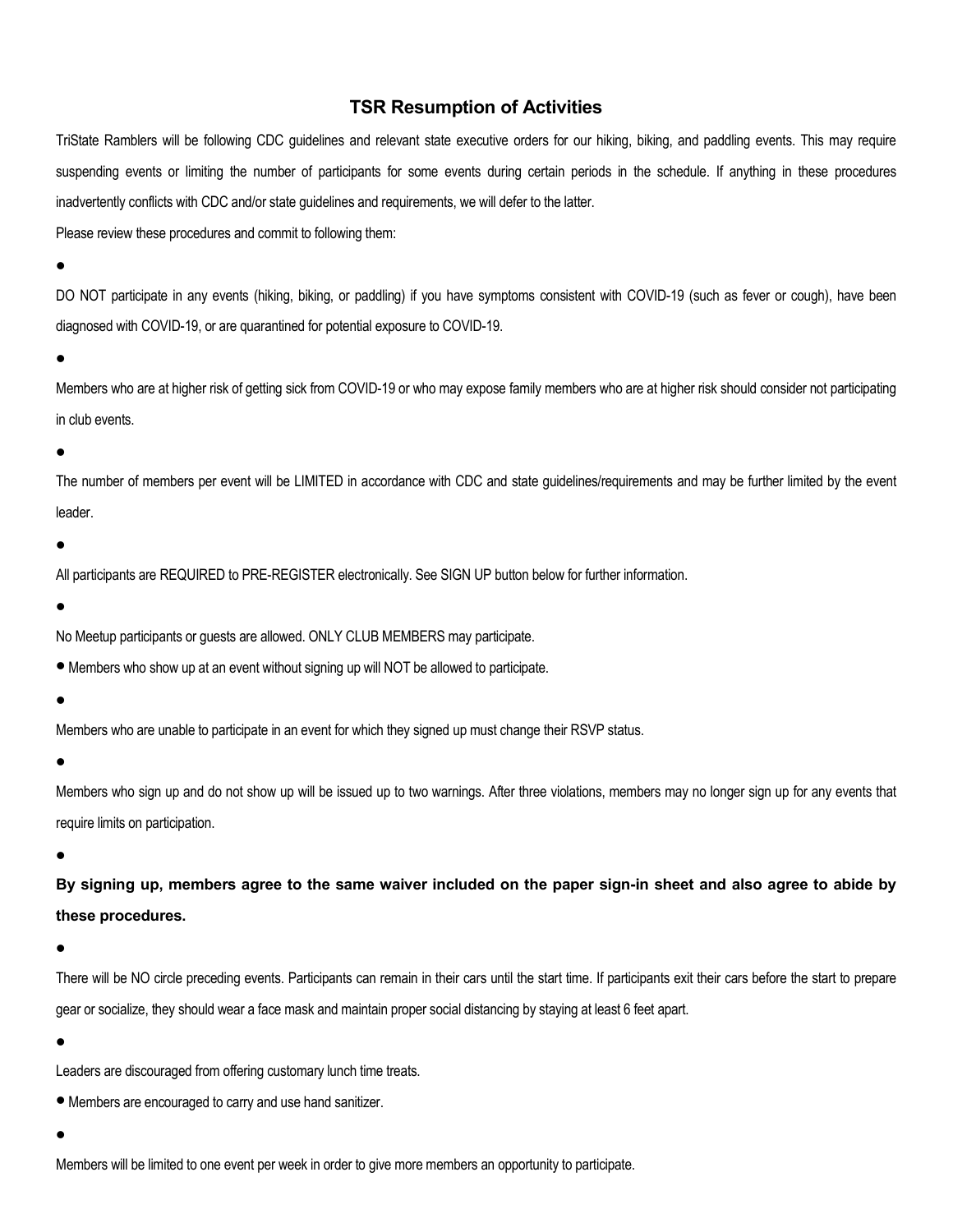$\bullet$ 

A waitlist will be created when necessary. If the list is long and a member would like to lead a separate hike, contact Debby Bronner (debbybronner@gmail.com), outreach coordinator.

 $\bullet$ 

The TSR executive board reserves the right to manage sign-ups to ensure equitable access to members.

No hikes requiring a shuttle are allowed (no point-to-point hikes).

 $\bullet$ 

Participants are REQUIRED to carry a face mask during the hike. When passing/encountering other people on the trail, it is recommended that face masks be worn while maintaining proper social distancing by staying at least 6 feet away.

 $\bullet$ 

On the trail and during stops, breaks, and separations, members should stay at least 10 feet apart if not wearing a mask.

In addition to these procedures, please consider the following:

#### $\bullet$

For cycling events, bathroom facilities may no longer be open, so plan or adjust accordingly. If planning a lunch stop at a deli, call ahead to determine if they are open and any advance ordering requirements.

 $\bullet$ 

Currently, more road construction seems to be taking place during the day, so account for additional travel time as needed.

 $\bullet$ 

Hike leaders may want to consider an earlier start time to minimize parking issues.

Hike leaders may want to consider parking or hiking at less popular locations to avoid crowds.

 $\bullet$ 

Additional hike leaders may be needed each day to accommodate all members who wish to participate. Please consider volunteering to lead! Our Spring 2020 newsletter, The Oak Leaf, has an article about becoming a new hike leader (see page 6).

These are truly unique times. The restrictions are needed to ensure the health and safety of our fellow members and others we encounter while hiking, biking, or paddling. Furthermore, we must fully respect these procedures or risk action by the state. Our primary concern is the health and safety of our members.

# DO NOT BE "THAT MEMBER."

These are EASY TO FOLLOW procedures. Like you, the TSR executive board cannot wait for the day when we return to our regular club activities. In the meantime, your cooperation is expected and appreciated. We are all in this together as we look forward to the full relaxation of these restrictions and an end to COVID-19.

Be well, be safe.

# WEDNESDAY, JULY 1 — Jefferson Lake and Sunset Branch Loop, Byram Township, NJ

Leader: Bill Reynolds, 973-361-5527, cell 201-874-8758 to be used day of event only,

wmfxir@gmail.com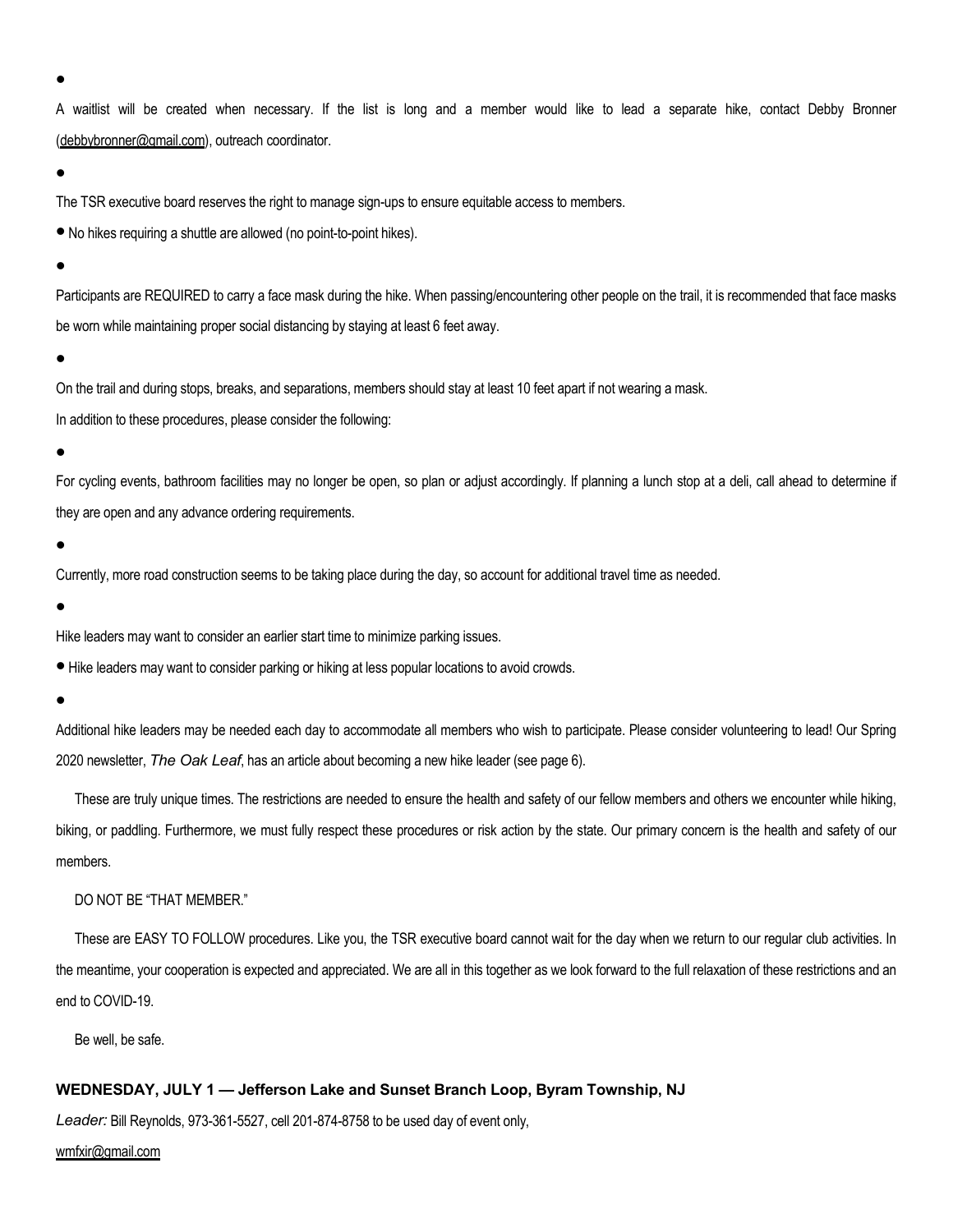Meet: 10:00 AM. A 4.4-mile lightly trafficked loop trail located near Byram Township that features a lake and is rated as moderate. The trail offers a number of activity options. No facilities available. Boots required and poles recommended. Bring snack, water, bug spray, hat.

Directions: Rt. 80 to Exit 25, 206 North. Go 2.2 miles to the closed SALT Gastro Pub on the left. Park in the rear. The trail starts in the back right-hand corner of the parking lot. Coordinates: 40.93587 -74.72239

#### ALT. THURSDAY, JULY 2 — Schiff Reservation, Mendham, NJ

Leader: Al MacLennan, cell 973-449-4696, maclennan\_al@comcast.net

Meet: 10:00 AM at 339 Pleasant Valley Road. We will hike 6 miles on various trails at a moderate pace. Facilities available. Boots required. Bring lunch, water.

# SATURDAY, JULY 4 — Mountain Way Park, Parsippany, NJ

Leaders: Charlie Stepnowski, cell 862-200-3956, Bijoy Mechery, cell 908-487-8482, bmechery@msn.com

Meet: 9:15 AM. Let's enjoy a brisk 3-hour, 7-mile hike on leaders' choice of trails, depending on underfoot conditions, weather, etc. The terrain is flat to rolling with two uphill sections. This is a hard hike and not for slow hikers. Meet at 9:15 for a 9:30 start. Please note early start time.

# SATURDAY, JULY 4 — Buttermilk Falls-Crater Lake Loop, Walpack, NJ

Leader: Jennifer Percival, cell 973-270-7524 to be used day of event only, jenniferpercival@hotmail.com

Meet: 9:00 AM. Hike will start out with a very strenuous and steep climb, 900 ft elevation gain from base of falls to the AT. Then it'll be an easy trek south on the AT towards Crater Lake. After a snack break near Crater Lake, we'll head west, around Hemlock Pond to Woods Road, which will have rocky sections and easy slopes back towards Buttermilk Falls. At this point we'll head down the steep slope, ~ 550 ft elevation descent, back to our cars. Bring lots of water, salty and sweet snacks, lunch, weather-appropriate clothing, bug spray, sun hat. Some people may want a quick dip in Crater Lake or Hemlock Pond. Portable facilities available. Boots required and poles recommended. You MUST PRE-REGISTER with the leader by the day before the event. Please note early start time.

Directions: See TSR Directions Stokes State Forest #5.

#### SUNDAY, JULY 5 — Watchung Reservation, Mountainside, NJ

Leader: Jay Dibble, 908-289-8813, cell 908-209-2936 to be used day of event only, jaydib41090@peoplepc.com

Meet: 9:00 AM at Trailside Nature Center Parking Area. 5.5 miles at a moderate pace over mostly gently rolling terrain. Bring snack, water. Please note early start time.

#### MONDAY, JULY 6 — South Mountain Reservation, Millburn and West Orange, NJ

Leaders: Stan and Bev Kaltnecker, cell 201-602-4074, kaltnecs1@aol.com

Meet: 9:30 AM. Note early starting time. Walk will be about 1.5 hrs on wooded trails along the West Branch of the Rahway River with a side trip to

Hemlock Falls. Portable facilities available. Boots required. Bring snack, water. Please note early start time.

Directions: See TSR directions for South Mountain Reservation #7, Tulip Springs

#### TUESDAY, JULY 7 — Ramapo Valley County Reservation, Mahwah, NJ

Leader: Susan Black, cell 201-286-2767, susanjblack@gmail.com

Meet: 10:00 AM at the Ramapo Reservation parking lot off Rt. 202 in Mahwah. This moderately paced hike will be approximately 6 miles long, and will

take us past a waterfall, to the pink trail at MacMillan Reservoir, and into the woods on various, interesting trails. Facilities available. Bring lunch, water.

#### WEDNESDAY, JULY 8

No hike is scheduled as of this printing. Leaders wishing to lead a hike are encouraged to post a hike on Google Groups at least three days prior to this date. Send the listing to tristateramblers@googlegroups.com. TriState Rambler sign-in sheets can be obtained from our website.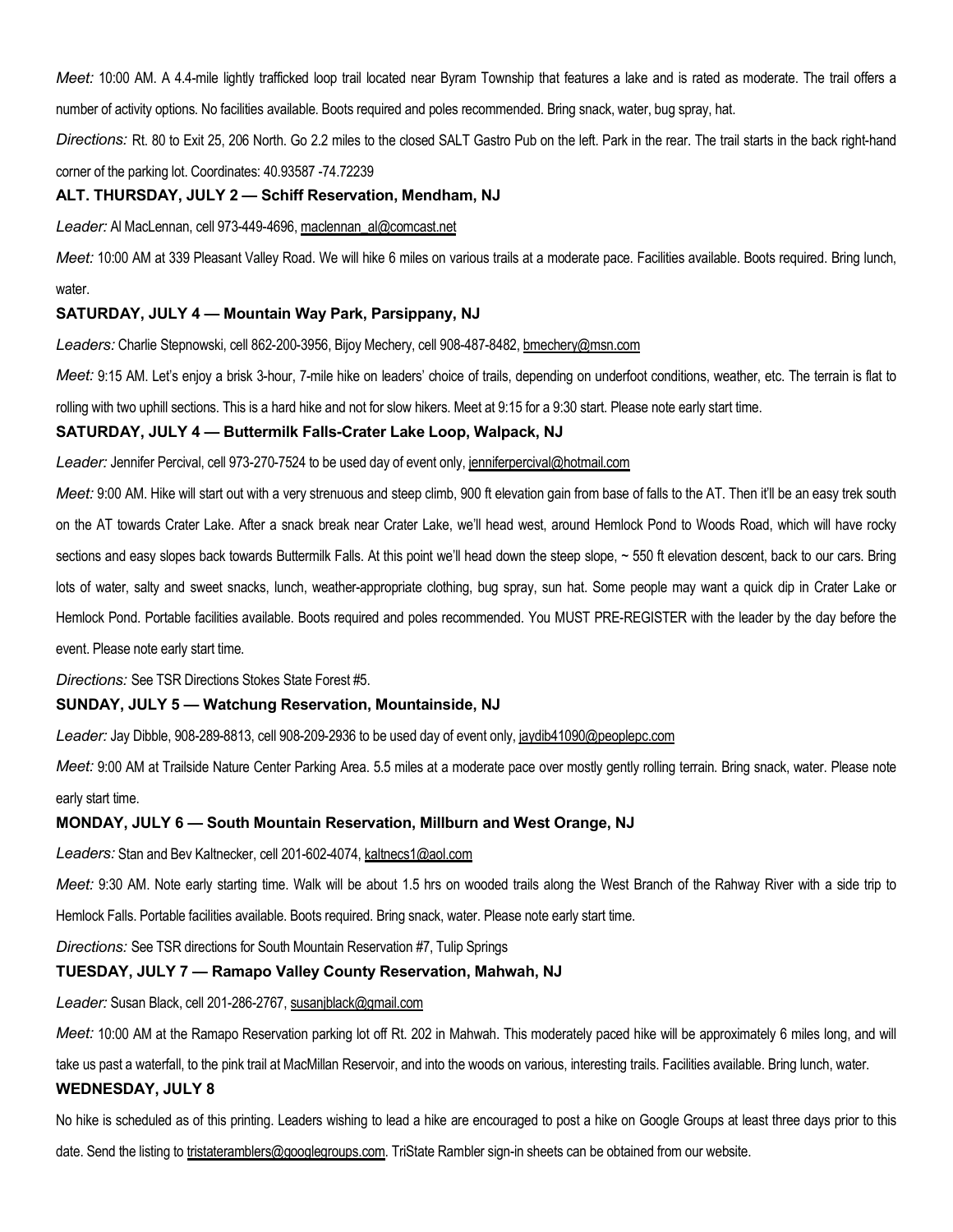# ALT. THURSDAY, JULY 9 — Watchung Reservation, Mountainside, NJ

Leader: Bill Reynolds, 973-361-5527, cell 201-874-8758 to be used day of event only, wmfxir@gmail.com

Meet: 10:00 AM at Trailside Nature Center parking lot on Coles Ave. Leader's choice of trails, 4 to 5 miles. Facilities available. Boots required. Bring lunch,

water, sun block, hat, cookies for the leader :) .

### SATURDAY, JULY 11

No hike is scheduled as of this printing. Leaders wishing to lead a hike are encouraged to post a hike on Google Groups at least three days prior to this

date. Send the listing to tristateramblers@googlegroups.com. TriState Rambler sign-in sheets can be obtained from our website.

#### SUNDAY, JULY 12

No hike is scheduled as of this printing. Leaders wishing to lead a hike are encouraged to post a hike on Google Groups at least three days prior to this

date. Send the listing to tristateramblers@googlegroups.com. TriState Rambler sign-in sheets can be obtained from our website.

#### MONDAY, JULY 13 — South Mountain Reservation, West Orange, NJ

Leader: Patricia Cappello, cell 201-546-2044, pcappello0@gmail.com

Meet: 10:00 AM at Turtle Back Rock parking area. 3.4 miles at a social pace on the Turtle Back Loop with mild ups and downs or a wide woods road

circuit of about the same length if desired because of weather or group preference. Portable facilities available. Boots required. Bring water, bug spray.

#### TUESDAY, JULY 14

No hike is scheduled as of this printing. Leaders wishing to lead a hike are encouraged to post a hike on Google Groups at least three days prior to this date. Send the listing to tristateramblers@googlegroups.com. TriState Rambler sign-in sheets can be obtained from our website.

#### WEDNESDAY, JULY 15

No hike is scheduled as of this printing. Leaders wishing to lead a hike are encouraged to post a hike on Google Groups at least three days prior to this

date. Send the listing to tristateramblers@googlegroups.com. TriState Rambler sign-in sheets can be obtained from our website.

#### THURSDAY, JULY 16 — Sterling Forest State Park, Tuxedo, NY

Leader: Dianne Jones, cell 973-224-3967, diannejones428@gmail.com

Meet: 9:30 AM at the upper lot of the Visitors Center. We will hike an 8+ mile loop on the Bare Rock Trail to the Greenwood Lake overview. We will return

via a strenuous scramble to the fire tower. Allow for at least 5 hours. Facilities available. Boots required. Bring lunch, water. Please note early start time.

#### ALT. THURSDAY, JULY 16 — Ken Lockwood Gorge, Highbridge, NJ

Leader: Al MacLennan, cell 973-449-4696, maclennan\_al@comcast.net

Meet: 10:00 AM. Walk 7 miles on the Columbia Trail entirely in Hunterdon County. This is a shuttle hike. Facilities available. Bring lunch, water.

#### SATURDAY, JULY 18 — Lewis Morris County Park, Morristown, NJ

Leader: Jay Dibble, 908-289-8813, cell 908-209-2936 to be used day of event only, jaydib41090@peoplepc.com

Meet: 9:00 AM at the Doe Meadow Parking Area. 5 miles at a moderate pace over both flat and hilly terrain. Please note early start time.

#### SUNDAY, JULY 19

No hike is scheduled as of this printing. Leaders wishing to lead a hike are encouraged to post a hike on Google Groups at least three days prior to this

date. Send the listing to tristateramblers@googlegroups.com. TriState Rambler sign-in sheets can be obtained from our website.

# MONDAY, JULY 20 — Patriots' Path - Sussex Ave. to White Head Rd., Morristown, NJ

Leaders: Stan and Bev Kaltnecker, cell 201-602-4074, kaltnecs1@aol.com

Meet: 9:30 AM at the parking lot at Sussex Avenue (CR 617). Note early start time. This is a pleasant road through the lowlands on Patriots' Path. No

facilities available. Boots required. Bring water. Please note early start time. The walk will be about 1.5 hours.

Directions: From the Morristown Green, take Speedwell Avenue (State Route 202) to Sussex Avenue. Take Sussex Avenue for about 1.5 miles to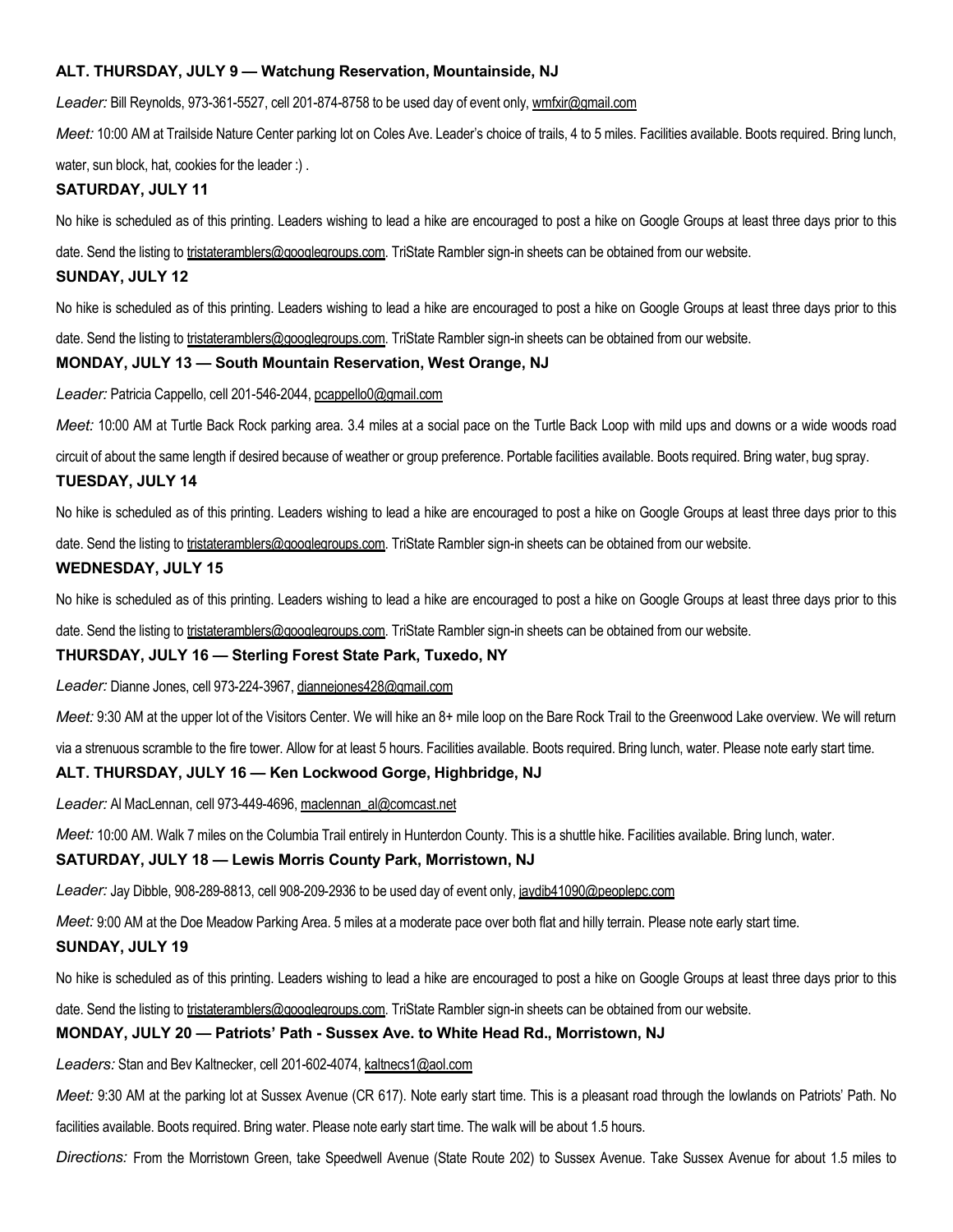#### parking lot on the right.

# TUESDAY, JULY 21

No hike is scheduled as of this printing. Leaders wishing to lead a hike are encouraged to post a hike on Google Groups at least three days prior to this

date. Send the listing to tristateramblers@googlegroups.com. TriState Rambler sign-in sheets can be obtained from our website.

#### WEDNESDAY, JULY 22 — Sourland Mountain Preserve, Hillsborough, NJ

Leader: Arlene Fineman, cell 908-403-6554, arlenefineman@gmail.com

Meet: 10:00 AM at Sourland Mountain Preserve parking lot. We will hike about 4 to 5 miles through a nice variety of terrain including one moderately

steep incline. Portable facilities available. Boots required and poles recommended. Bring snack, water.

# THURSDAY, JULY 23

No hike is scheduled as of this printing. Leaders wishing to lead a hike are encouraged to post a hike on Google Groups at least three days prior to this date. Send the listing to tristateramblers@googlegroups.com. TriState Rambler sign-in sheets can be obtained from our website.

# SATURDAY, JULY 25

No hike is scheduled as of this printing. Leaders wishing to lead a hike are encouraged to post a hike on Google Groups at least three days prior to this

date. Send the listing to tristateramblers@googlegroups.com. TriState Rambler sign-in sheets can be obtained from our website.

# SUNDAY, JULY 26 — Ramapo Mountain State Forest, Oakland, NJ

Leader: Bill LaChance, cell 973-216-8748, bill@wiladvisors.com

Meet: 9:00 AM at Upper Lot on Skyline Drive. We will do a 5.5-mile hike at a moderate pace, approximately 3 hours. There are some uphill climbs. Boots

required. Bring water, snack or light lunch. Please note early start time.

# MONDAY, JULY 27 — Waterloo Village, Stanhope, NJ

Leader: Leslie McGlynn, cell 973-668-6512, mcgly66@gmail.com

Meet: 10:00 AM at Waterloo Village parking lot. Waterloo Village is a restored 19th century canal village with a lot of history and is in Byram Township.

The walk is on a gravel path, is easy, informative and will be about 1.5 hours (2 miles). The area is peaceful and quiet and there are picnic benches for

those who want to have lunch or a snack afterwards. No facilities available. Bring snack, water.

Directions: From Interstate 80 West take Exit 25 to Route 206 North. Go 0.5 miles and take ramp on right to Continental Dr. Follow brown signs to Waterloo Village. Proceed 0.5 miles to traffic light; turn right; continue 1 mile; turn left at "T" intersection (Waterloo Road /CR -604). Continue to Waterloo Village on the left. Enter and go to parking lot on the right.

#### TUESDAY, JULY 28 — State Line Lookout, Palisades Interstate Park, NJ

Leader: Ed Leibowitz, 908-623-3883, cell 201-850-9649 to be used day of event only, eleibow@verizon.net

Meet: 10:00 AM. This moderately paced hike will be 6 to 7 miles long and some trails may be difficult. Please preregister with the leader on or before July

27th. Allow extra time for GW Bridge traffic. Boots required. Bring lunch, water.

#### WEDNESDAY, JULY 29

No hike is scheduled as of this printing. Leaders wishing to lead a hike are encouraged to post a hike on Google Groups at least three days prior to this date. Send the listing to tristateramblers@googlegroups.com. TriState Rambler sign-in sheets can be obtained from our website.

#### THURSDAY, JULY 30

No hike is scheduled as of this printing. Leaders wishing to lead a hike are encouraged to post a hike on Google Groups at least three days prior to this

date. Send the listing to tristateramblers@googlegroups.com. TriState Rambler sign-in sheets can be obtained from our website.

# SATURDAY, AUGUST 1 — Cooper Grist Mill, Chester, NJ

Leaders: Charlie Stepnowski, cell 862-200-3956, Bijoy Mechery, cell 908-487-8482, bmechery@msn.com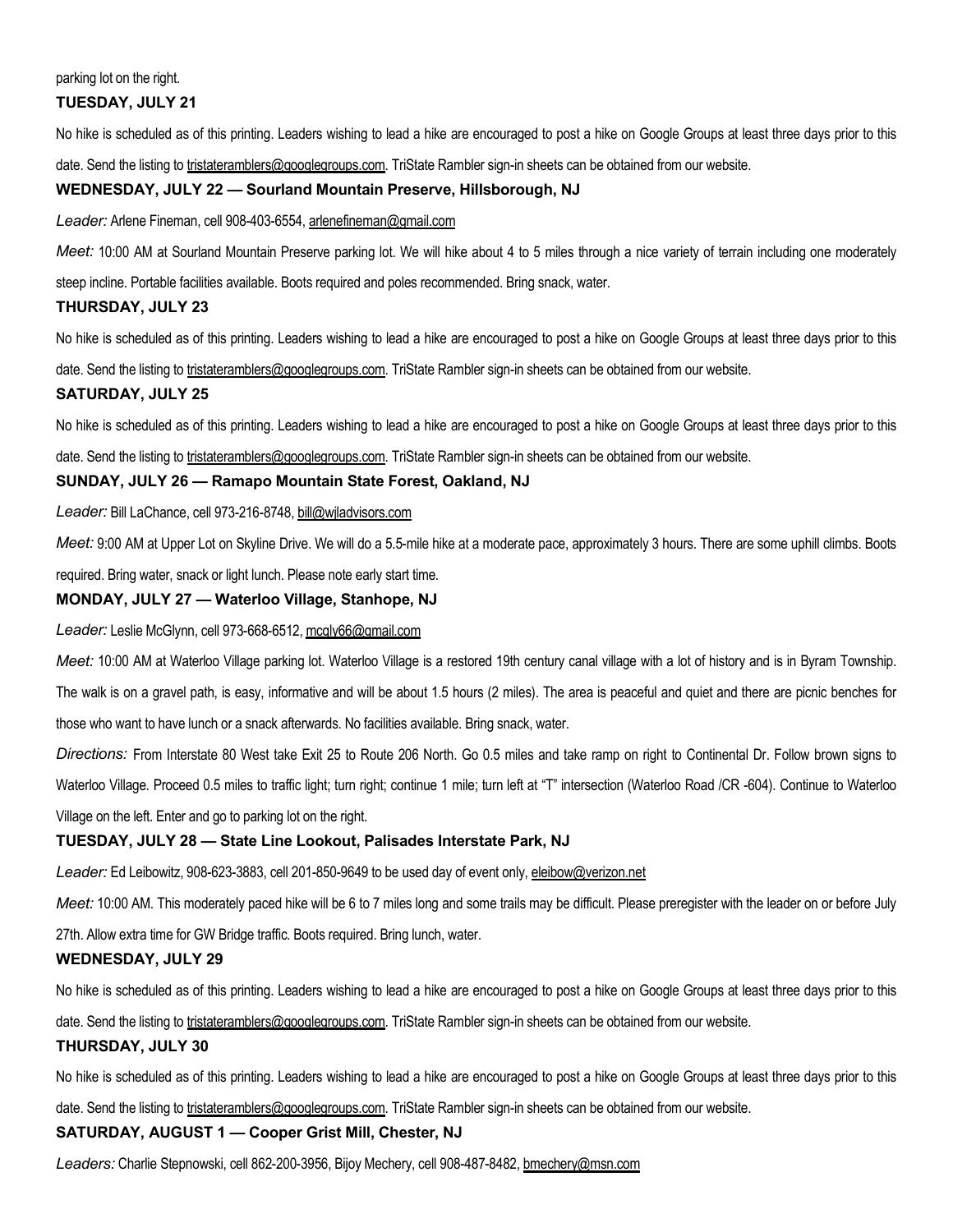Meet: 9:15 AM. Let's enjoy a brisk 3-hour, 7-mile hike on leaders' choice of trails, depending on underfoot conditions, weather, etc. The terrain is flat to

rolling with one uphill section. Meet at 9:15 for a 9:30 start. This is a hard hike and not for slow hikers. Please note early start time.

# SUNDAY, AUGUST 2 — Hartshorne Woods, Atlantic Highlands, NJ

Leader: Jay Dibble, 908-289-8813, cell 908-209-2936 to be used day of event only, jaydib41090@peoplepc.com

Meet: 10:00 AM at Rocky Point parking area. 5.5 miles at a moderate pace over mostly gently rolling terrain. We'll loop on the Cuesta Ridge, Laurel Ridge and Grand Loop trails. Bring snack, water.

#### MONDAY, AUGUST 3 — Loantaka Brook Reservation, Morris Township, NJ

Leaders: Stan and Bev Kaltnecker, cell 201-602-4074, kaltnecs1@aol.com

Meet: 9:30 AM at South Street parking lot for a social walk on a wooded horse trail and some paved trails. Facilities available. Boots required. Bring water.

Please note early start time. The walk will be about 1.5 hours.

# TUESDAY, AUGUST 4 — Piermont Exploratory, Piermont, NY

#### Leader: Margo Moss, 201-568-5325, acephoto@verizon.net

Meet: 10:15 AM at parking lot D, next to the large lot, in the center of Piermont. We will explore this lovely historic town with its famous drawbridge and wonderful pier. We will walk on rails to trails toward Nyack and Sparkhill. Hopefully, we will see many birds and wildflowers on our 6- to 7-mile walk. The pace will be moderate with little elevation gain. Please pre-register with the leader by 4 PM on Monday, August 3rd. Bring lunch, water. Please note later start time.

Directions: Follow NY 9W North. Just north of Tallman State Park, turn left onto Rt. 340 (Highland Ave). Take first right, crossing 9W on Ferdon Ave. (Sparkhill Creek will be on left). Turn left at traffic light and then right to main parking lot. (Coordinates:41.04008,-73.91372)

#### WEDNESDAY, AUGUST 5 — Loantaka Brook, Morristown, NJ

Leader: Gail Biggs, 973-401-1262, cell 973-769-6860 to be used day of event only, biggsgail@yahoo.com

Meet: 10:00 AM at Kitchell Road parking lot. 4 miles. Easy, flat.

#### THURSDAY, AUGUST 6

No hike is scheduled as of this printing. Leaders wishing to lead a hike are encouraged to post a hike on Google Groups at least three days prior to this

date. Send the listing to tristateramblers@googlegroups.com. TriState Rambler sign-in sheets can be obtained from our website.

#### SATURDAY, AUGUST 8

No hike is scheduled as of this printing. Leaders wishing to lead a hike are encouraged to post a hike on Google Groups at least three days prior to this

date. Send the listing to tristateramblers@googlegroups.com. TriState Rambler sign-in sheets can be obtained from our website.

#### SUNDAY, AUGUST 9

No hike is scheduled as of this printing. Leaders wishing to lead a hike are encouraged to post a hike on Google Groups at least three days prior to this

date. Send the listing to tristateramblers@googlegroups.com. TriState Rambler sign-in sheets can be obtained from our website.

#### MONDAY, AUGUST 10 — Tourne Park, Boonton, NJ

Leader: Bill Reynolds, 973-361-5527, cell 201-874-8758 to be used day of event only, wmfxir@gmail.com

Meet: 10:00 AM in the parking lot on the right side of McCaffrey Lane. This will be a 3.3-mile hike on the white (Ogden) trail, down to and around

Birchwood Lake. Portable facilities available. Boots required. Bring snack, water, bug spray, hat.

#### TUESDAY, AUGUST 11 — Palisades Interstate Park, State Line Lookout, NJ

Leader: Margo Moss, 201-568-5325, acephoto@verizon.net

Meet: 10:15 AM. We will do a beautiful loop which affords wonderful Hudson River views along the shoreline and lovely woods along the Long Path. This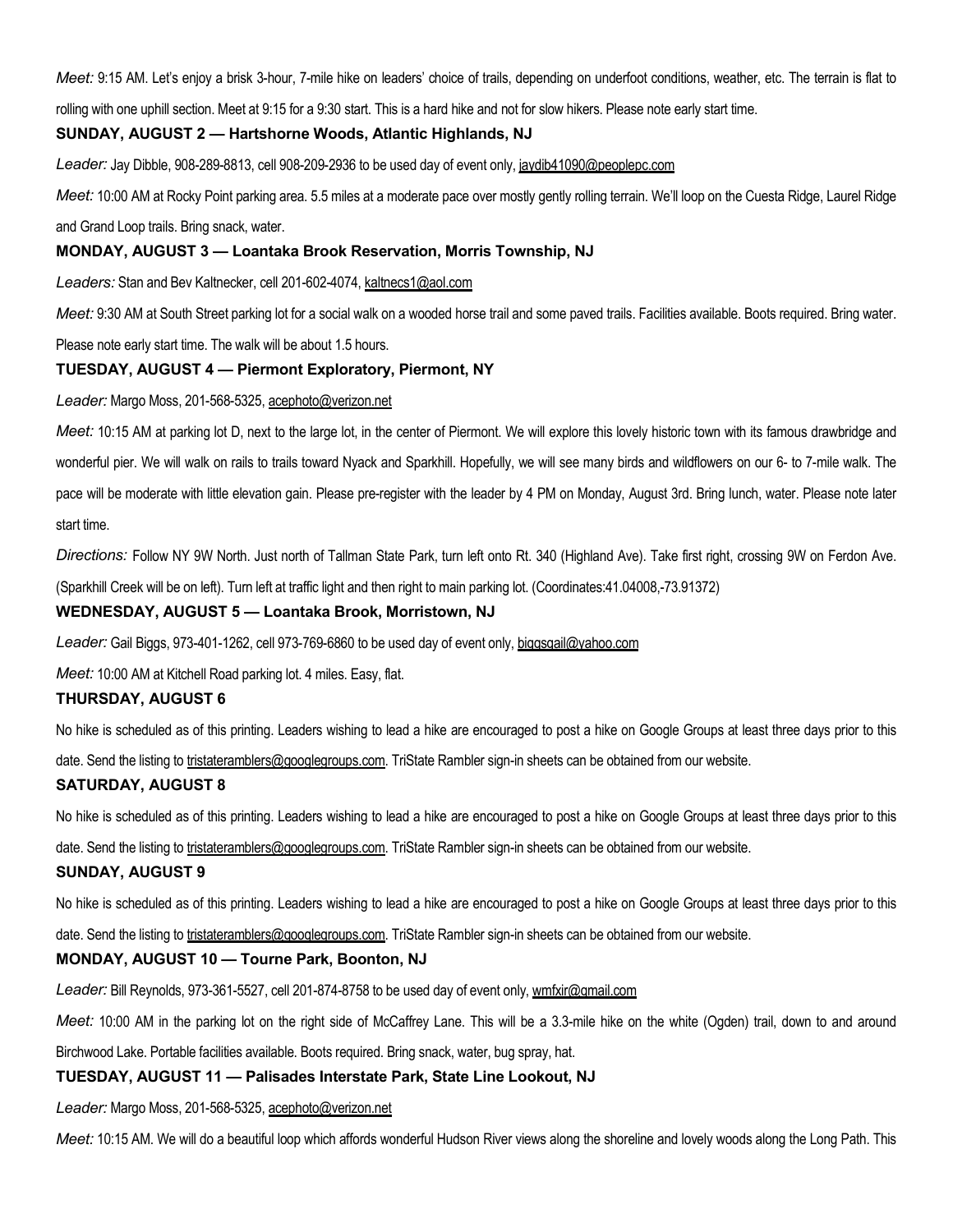moderate hike is approximately 7 miles long with one ascent/descent of 450'. Please register with the leader by 4 PM Monday, August 10th. Bring lunch,

water. Please note later start time.

# WEDNESDAY, AUGUST 12 — Silas Condict Park, Kinnelon, NJ

Leader: Paul Augustyniak, cell 973-219-4807, paugust586@aol.com

Meet: 10:00 AM. We'll hike 5 miles starting up to the Blue trail summit, back down to the Red, finishing on the White. We'll stop on one of the many

lookouts for a short lunch. Expect to finish by 1:00 PM. Facilities available. Boots required. Bring lunch, snack, water.

#### ALT. THURSDAY, AUGUST 13 — Point Mountain, Penwell, NJ

Leader: Bill Reynolds, 973-361-5527, cell 201-874-8758 to be used day of event only, wmfxir@gmail.com

Meet: 10:00 AM. We will hike 5 miles on various trails at a social pace. 689 ft elevation change. Boots required and poles recommended. Bring lunch, water, bug spray, hat.

Directions: Take Rt. 80 westbound to Exit 26, Budd Lake. Go west on Rt. 46 westbound for 5.1 miles. Turn left onto Naughtright Rd. and go 2.8 miles. Turn right onto Flocktown Rd. and go 1.8 miles. Turn left onto Rt. 24/Schooleys Mountain Rd. and go 0.2 miles. Turn right onto Pleasant Grove Rd. and go 4.5 miles. Continue on Penwell Rd. Turn left up dirt road just past the wood barn on your left, just after you have gone over the small bridge over a small creek, across from 440 Penwell Rd.

# SATURDAY, AUGUST 15 — Voorhees State Park, Lebanon Township, NJ

Leader: Jay Dibble, 908-289-8813, cell 908-209-2936 to be used day of event only, jaydib41090@peoplepc.com

Meet: 9:00 AM at the parking area approx. 0.25 mile from the park office on the right. Five miles at a moderate pace over both flat and hilly terrain. Please note early start time.

#### SATURDAY, AUGUST 15 — Mc Dade Trail, Dingmans Ferry, PA

Leader: Jennifer Percival, cell 973-270-7524 to be used day of event only, jenniferpercival@hotmail.com

Meet: 9:00 AM at Dingmans Ferry Parking Access. Plan is to shuttle cars for one way walking on Mc Dade Trail. Direction and distance TBA based on how hot it will be. Trail is relatively easy. Please RSVP by email at least 5 days in advance so you can receive the latest plans. Will require plenty of water, salty and sweet snacks, lunch, sunscreen, sunhat, bug spray. May take a dip in the Delaware River. Facilities available. Please note early start time.

Directions: Dingmans Falls Access Area is just across the Dingmans Falls Bridge. See TSR directions for Dingmans Falls. There are bathrooms here.

#### SUNDAY, AUGUST 16 — Old Short Hills Park, Short Hills, NJ

Leader: Gail Waimon, cell 973-229-7414, gswaimon@comcast.net

Meet: 9:30 AM. This is the leader's favorite short hike, 3.5 to 4 miles. Bring snack, water. Please note early start time.

#### MONDAY, AUGUST 17 — Mountain Valley Park, Mendham Borough, NJ

Leaders: Stan and Bev Kaltnecker, cell 201-602-4074, kaltnecs1@aol.com

Meet: 9:30 AM for an ~1.5 hour hike along Patriots' Path from Mountain Ave. to Pitney Rd. in a wooded area. No facilities available. Bring water. Please note early start time.

Directions: Take Rt. 24 out of Morristown towards Mendham Borough. At center of Mendham Borough, turn right at traffic light (Black Horse Inn) and proceed one mile to Mountain Valley Park (72 Mountain Avenue) and parking lot on right. Hike starts at parking lot.

# TUESDAY, AUGUST 18 — Ramapo Valley County Reservation, Mahwah, NJ

Leader: Susan Black, cell 201-286-2767, susaniblack@gmail.com

Meet: 10:00 AM at the Ramapo Reservation parking lot off Rt. 202 in Mahwah. This moderately paced hike will be approximately 6 miles long and will take us on a variety of interesting trails. Facilities available. Bring lunch, water.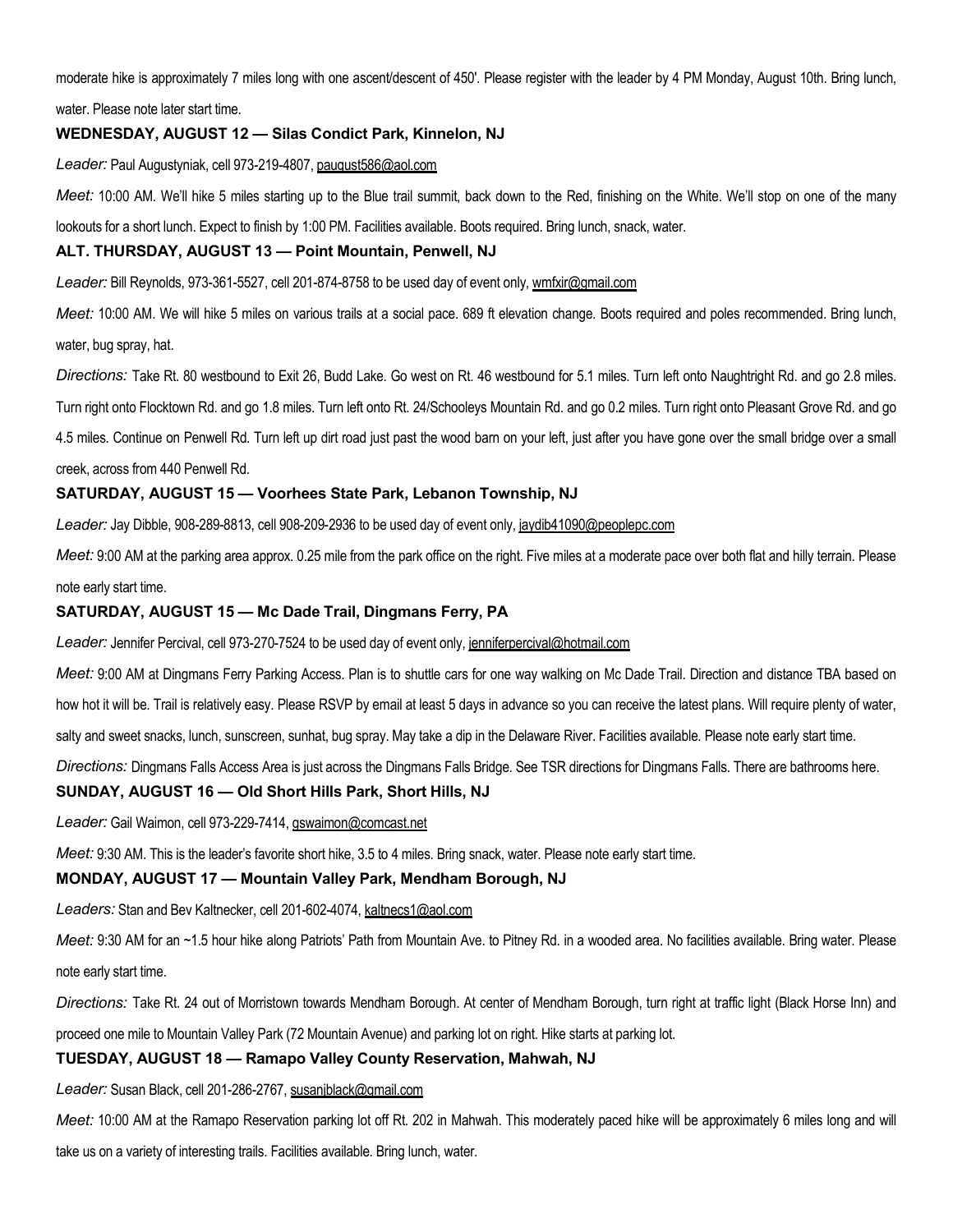### WEDNESDAY, AUGUST 19

No hike is scheduled as of this printing. Leaders wishing to lead a hike are encouraged to post a hike on Google Groups at least three days prior to this date. Send the listing to tristateramblers@googlegroups.com. TriState Rambler sign-in sheets can be obtained from our website.

#### THURSDAY, AUGUST 20 — Norvin Green State Forest, Ringwood, NJ

Leader: Dianne Jones, cell 973-224-3967, diannejones428@gmail.com

Meet: 10:00 AM at New Weis Center parking lot. We will hike the Hewitt-Butler trail from Weis Ecology, over High Point and Yoo Hoo Point, past the Otter Hole cascades, to the wonderful views along Torne Mt., and to the 360 degree view at Osio Rock. We will return via the more level Otter Hole Trail. This moderately strenuous hike will be 8+ miles long. Note cell phone service is very poor at trailhead. No facilities available. Boots required. Bring lunch, water. SATURDAY, AUGUST 22

No hike is scheduled as of this printing. Leaders wishing to lead a hike are encouraged to post a hike on Google Groups at least three days prior to this date. Send the listing to tristateramblers@googlegroups.com. TriState Rambler sign-in sheets can be obtained from our website.

# SUNDAY, AUGUST 23 — Pyramid Mountain, Montville, NJ

Leader: Bill LaChance, cell 973-216-8748, bill@wiladvisors.com

Meet: 9:00 AM. We will do a 5-mile hike at a moderate pace, approx. 2 1/2 hours. There are some uphill climbs. Facilities available. Boots required. Bring

water, snack or light lunch. Please note early start time.

### MONDAY, AUGUST 24 — Lewis Morris Park, Morristown, NJ

Leader: Bill Reynolds, 973-361-5527, cell 201-874-8758 to be used day of event only, wmfxir@gmail.com

Meet: 10:00 AM at the lowest parking lot, Sunrise Lake area. Enjoy an easy walk, about 3 miles. Good for beginners. Facilities available. Boots required.

Bring snack, water, bug spray, hat.

#### TUESDAY, AUGUST 25 — Raymondskill Falls, Delaware Water Gap NRA, PA

Leader: Dianne Jones, cell 973-224-3967, diannejones 428@gmail.com

Meet: 10:00 AM at Raymondskill Falls parking lot. We will take trails passing Hackers Falls and a lovely lake to the Milford Cliffs Trail, which we will follow along cliffs 500 feet above the Delaware River. Lunch at scenic Milford Knob Overlook, then return on other trails. A total of 6.5 miles. Allow time after the hike to visit spectacular Raymondskill Falls, PA's highest falls at 165 feet. Boots required. Bring lunch, water.

Directions: Take Rt. 206 north, pass Stokes State Forest, crossing the Delaware River at the Milford Toll Bridge; turn left onto PA Rt. 209 and go 2.3 miles south to the Raymondskill Falls entrance on the right. Go 0.5 mile uphill to the parking lot on the left.

#### WEDNESDAY, AUGUST 26 — Memorial Hike for Steve Koehler,

#### Berkshire Valley WMA, Gordon Road, Wharton, NJ

Leader: Paul Sanderson, cell 908-838-5466, paulmsanderson@aol.com

Meet: 10:00 AM. This hike is approximately 4 miles with a few slight hills, mostly on secluded woods roads. Bring water, lunch, and hiking boots. Please PRE-REGISTER with leader by 9:00 PM the evening before the hike. No facilities available. Boots required. Bring lunch.

Directions: From Route 80, take Route 15 North to the Berkshire Valley Road jug-handle and cross back over Route 15. Drive 2 miles and turn right onto

Gordon Road (4th road on the right; Roxbury firehouse on the corner). The road curves to the left, to the right, and then left again. Go for only 1/4 mile and

turn right into a small gravel parking lot. Gordon Road is a dead end, so if you miss the parking area, just turn around.

#### THURSDAY, AUGUST 27 — Bearfort Mountain/Abram Hewitt State Forest,

#### Hewitt, NJ

Leader: Dianne Jones, cell 973-224-3967, diannejones428@gmail.com

Meet: 9:30 AM at the Tractor Supply parking lot in West Milford. This will be a hike in memory of Dave Hogenauer, who introduced me to what is now one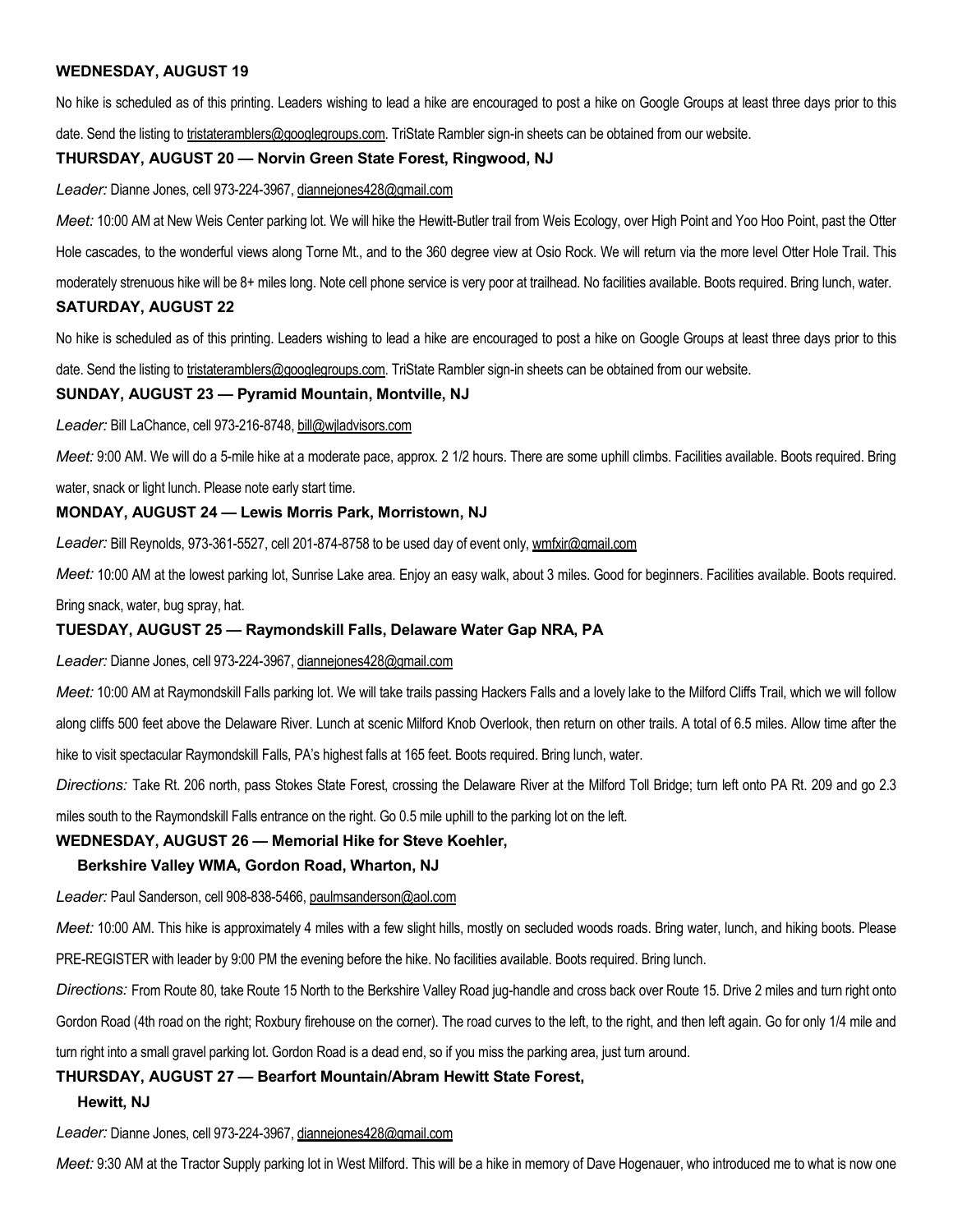of my favorite hikes. We will hike the Jeremy Glick Trail up and down as the lollipop stick, and the Ernest Walter, AT, and State Line as the lollipop. This 7+ mile, moderately strenuous hike will be performed at a moderate pace. A latish lunch will offer a gorgeous view over Greenwood Lake. If conditions are wet, this trail can be muddy and will have stream crossings. Boots required. Bring lunch, water. Please note early start time. FRIDAY, AUGUST 28 — Paulinskill Lake Paddle, Newton, NJ

# Leader: Jean Fletcher, 973-285-5263, cell 973-452-1567 to be used day of event only, jrfletc@optonline.net

Meet: 10:00 AM. A pleasant paddle for a hot day. We will paddle in the waters upstream of the Paulinskill Lake cottage community, either going upstream, until it becomes too shallow, enjoying the wildlife and historic artifacts, or downstream, in the lake above the cottage colony. Wear good water/walking shoes and bring a short rope – we might want to pull the boats over the pebble bars in the river. Bring lunch; we will find a place to eat during the paddle. For more information and a map, see the book Quiet Waters of New Jersey, a canoe and kayak guide by Kathy Kenley, published by the Appalachian Mountain Club and/or (https://en.wikipedia.org/wiki/Paulins\_Kill). You MUST REGISTER with the leader by 6:00 PM the day before. No facilities available. Bring lunch, water. See Canoeing General Instructions; a personal flotation device MUST BE WORN.

Directions: Paulinskill Fishing Parking Area, Plotts Rd, Newton, NJ. GPS 41.0834, -74.7826. From I-80 Exit 25: Take Rt. 206 north through the town of Andover. Approximately 4 miles north of Andover pass through the Greendale light and make the immediate left onto Fredon-Springdale Road. Follow this road, which becomes Willows Road until it ends at Rt. 94. Turn right on Rt. 94 and proceed ~1 mile, watching on the left for Anderson Hill Road at the crest of the hill. Turn left onto Anderson Hill Road, being careful to bear hard right at a Y intersection. Follow Anderson Hill Road to Rt. 622 (Newton Swartswood Road). Turn left onto Rt. 622, continue ~1 mile and turn right onto Junction Road. Proceed on the road along a railroad track until a stone RR trestle is visible on the left. Turn left and go under the trestle (Plotts or Parsons Road). Follow the road on the causeway along Paulinskill Lake to the far side. Turn left into the parking area.

#### SATURDAY, AUGUST 29

No hike is scheduled as of this printing. Leaders wishing to lead a hike are encouraged to post a hike on Google Groups at least three days prior to this date. Send the listing to tristateramblers@googlegroups.com. TriState Rambler sign-in sheets can be obtained from our website.

#### SUNDAY, AUGUST 30

No hike is scheduled as of this printing. Leaders wishing to lead a hike are encouraged to post a hike on Google Groups at least three days prior to this date. Send the listing to tristateramblers@googlegroups.com. TriState Rambler sign-in sheets can be obtained from our website.

#### MONDAY, AUGUST 31 — Jockey Hollow National Park, Morristown, NJ

Leader: Betty Mills, cell 973-975-5264, elizabethmills08@gmail.com

Meet: 10:00 AM at the Visitors Center for a pleasant walk in our National Park. Walk will be about 1.5 hours. Facilities available. Boots required. Bring water.

#### TUESDAY, SEPTEMBER 1 — Ramapo Mountain State Forest, Haskell, NJ

Leader: Dianne Jones, cell 973-224-3967, dianneiones428@gmail.com

Meet: 10:00 AM at Back Beach Park. This is an easy to moderate 7+ mile hike on the Wanaque Ridge trail to lunch at Ramapo Lake. It's an easy walk out to the lakeshore path with an optional excursion to the I-287 overpass on the way back to the parking lot. Boots required. Bring lunch, water.

#### WEDNESDAY, SEPTEMBER 2 — Jonathan Woods, Denville, NJ

Leader: Bill Reynolds, 973-361-5527, cell 201-874-8758 to be used day of event only, wmfxir@gmail.com

Meet: 10:00 AM. We will hike 5 miles on various trails at a social pace. Boots required. Bring lunch, water.

Directions: I-80 to Exit 37 (Hibernia/Green Pond Rd). Head North on Green Pond for about 2 miles. Turn right on Meridan Rd. Go about 0.3 miles to Old

Beach Glen Rd. and turn right. In about 0.2 miles, look for parking lot entrance on right.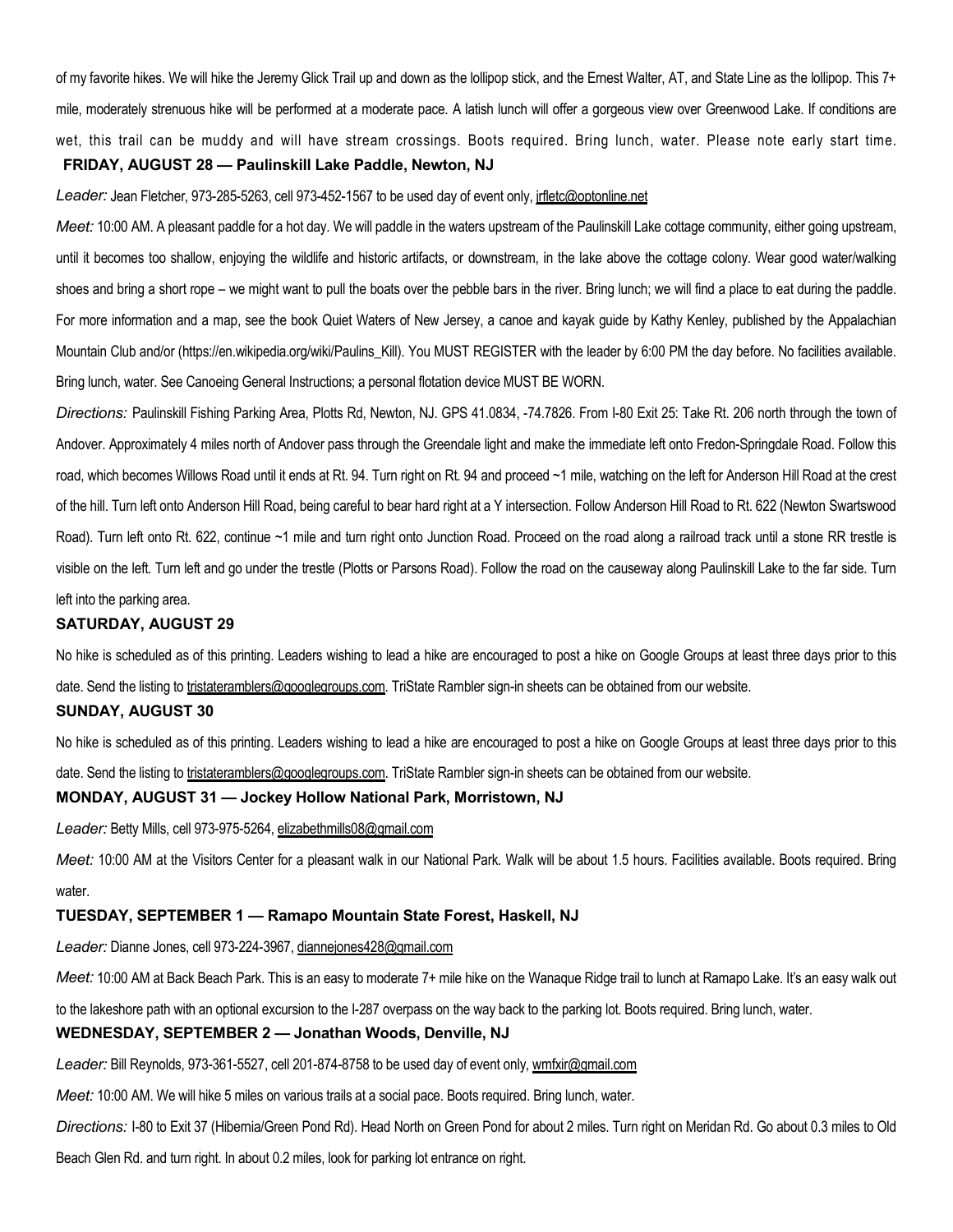## THURSDAY, SEPTEMBER 3 — Appalachian Trail Series Hike #1,

#### Delaware Water Gap National Recreation Area, NJ

Leader: Alan Breach, cell 973-600-3846, abreach@ptd.net

Meet: 10:00 AM at the Dunnfield Creek/AT parking lot. This hike covers Dunnfield Creek to Sunfish Pond. This is a moderately strenuous 8-mile loop hike on the AT, returning via the Dunnfield Creek Trail. Portable facilities available. Boots required. Bring lunch, water.

# ALT. THURSDAY, SEPTEMBER 3 — Mahlon Dickerson Reservation, Jefferson Twp, NJ

Leader: Paul Sanderson, cell 908-838-5466, paulmsanderson@aol.com

Meet: 9:30 AM. This 6- to 7-mile hike begins with a steep uphill climb on a woods road (we will take it slowly). The rest of the way is an easy hike on secluded woods roads. Please PRE-REGISTER with leader by 9:00 PM the evening before the hike. No facilities available. Boots required. Bring lunch, water. Please note early start time.

Directions: Meet in the parking lot for the Jefferson Diner, Bowling Green Parkway, Lake Hopatcong. From Route 80, take Route 15 North, go through

the traffic light at Edison Road, and immediately take the left turn exit toward the Jefferson Diner. At the end of the ramp, turn into the lot. We will take 2-3

cars to the starting point, a gravel area on Weldon Road in Mahlon Dickerson Reservation at the Snow Bowl section (just before the school complex).

#### SATURDAY, SEPTEMBER 5 — Apshawa Preserve, West Milford, NJ

Leaders: Charlie Stepnowski, cell 862-200-3956, Bijoy Mechery, cell 908-487-8482, bmechery@msn.com

Meet: 9:15 AM. Let's enjoy a brisk 3- hour, 7- mile hike on leaders' choice of trails, depending on underfoot conditions, weather, etc. The terrain is flat to

rolling with one uphill section. Meet at 9:15 for a 9:30 start. This is a hard hike and not for slow hikers. Please note early start time.

#### SUNDAY, SEPTEMBER 6

No hike is scheduled as of this printing. Leaders wishing to lead a hike are encouraged to post a hike on Google Groups at least three days prior to this

date. Send the listing to tristateramblers@googlegroups.com. TriState Rambler sign-in sheets can be obtained from our website.

#### MONDAY, SEPTEMBER 7 — Loantaka Brook Reservation, Morris Twp, NJ

Leaders: Stan and Bev Kaltnecker, cell 201-602-4074, kaltnecs1@aol.com

Meet: 10:00 AM at South Street parking lot for a pleasant walk on wooded paths and paved trails. Walk will be about 1.5 hours long. Facilities available. Bring water.

#### TUESDAY, SEPTEMBER 8 — Hartshorne Woods/Atlantic Highlands, NJ

Leader: Louis Thompson, 732-577-9413, cell 732-239-1012 to be used day of event only, ltpt1@yahoo.com

Meet: 10:00 AM at the Rocky Point parking area. This will be a 6- to 7-mile, moderately paced hike, through some pretty forest on the Rocky Point, Grand

Tour, and Laurel Ridge trails. We will also pass a historic gun battery, the Navesink River, and views of the Atlantic Ocean. Stay and enjoy the shore after the hike. Boots required. Bring lunch, water.

#### WEDNESDAY, SEPTEMBER 9 — Jockey Hollow National Park, Morristown, NJ

Leader: Gail Biggs, 973-401-1262, cell 973-769-6860 to be used day of event only, biggsgail@yahoo.com

Meet: 10:00 AM at the Visitors' Center. This is a Dave Hogenauer Memorial Hike. We will pause to celebrate Dave and share good stories about our dear

friend. Hike 4 to 5 miles on various trails to Mt. Kemble overlook. Facilities available. Boots required. Bring snack, water.

#### ALT. THURSDAY, SEPTEMBER 10 — Lewis Morris Park, Morristown, NJ

Leaders: Stan and Bev Kaltnecker, cell 201-602-4074, kaltnecs1@aol.com

Meet: 10:00 AM at the lowest parking lot near the boat house at Sunrise Lake. Hike will be a lollipop hike of about 5 miles. We will hike along the Whippany River and into the Dismal Harmony Natural Area. There is a 1-mile loop at the end with a short steep uphill and downhill. There is a stop for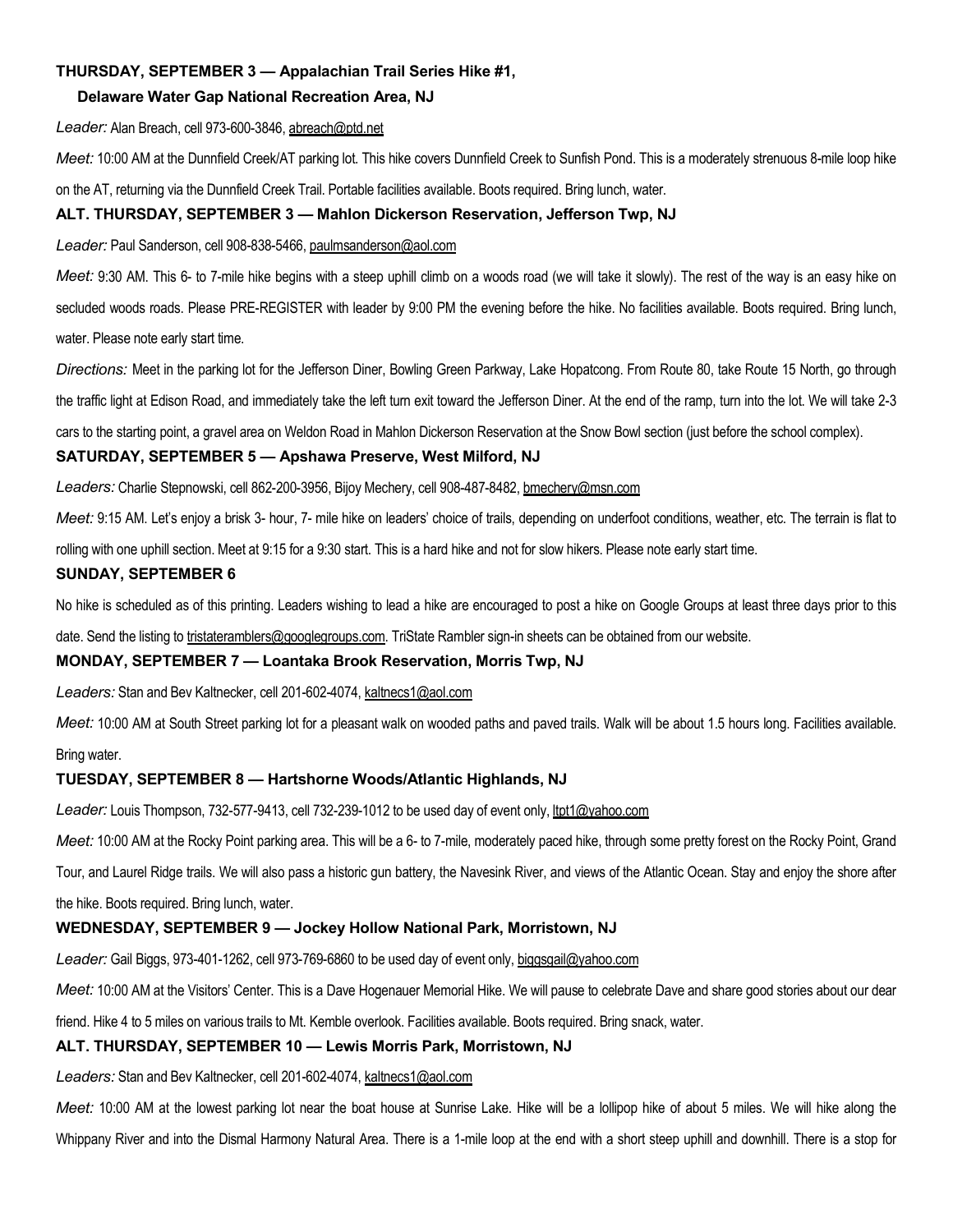lunch at the Dismal Brook bridge on the return. Portable facilities available. Poles recommended. Bring lunch, water. You MUST PRE-REGISTER with the leader by the day before the event.

## FRIDAY, SEPTEMBER 11 — Essex Co. Environmental Ctr., Roseland, NJ

Leaders: Carol Czajkowski, 973-539-4084, cell 973-580-9859 to be used day of event only, Martin Frahme, 973-539-4084 to be used day of event only Meet: 10:00 AM. E.C.E.C., 621 Eagle Rock Avenue, Roseland, NJ (GPS 40.8263, -74.3328) Paddle the mighty Passaic River, NJ's longest river. We will go both upstream and downstream (no shuttling cars). We will eat lunch at the Environmental Center. No boat rental available. You MUST REGISTER with the leaders two days before the event. Portable facilities available. Bring lunch, water. See Canoeing General Instructions; a personal flotation device MUST BE WORN.

Directions: From I-80 and I-280 intersection: Go east on I-280 3 miles to Exit 4A, to Eisenhower Parkway south. Drive 0.5 miles to Eagle Rock Ave.; turn right; go 0.5 miles to ECEC on left, their second driveway.

# ƒ SATURDAY, SEPTEMBER 12 — D&R Canal Towpath-Frenchtown Loop, Frenchtown, NJ

Leader: Jean Fletcher, 973-285-5263, cell 973-452-1567 to be used day of event only, *jrfletc@optonline.net* 

Meet: 10:00 AM. River Road and Bridge Street, Frenchtown parking area for the D&R Canal State Park. We will cycle along the Delaware River on the former towpaths of the D&R Canal in 2 states with lunch at Bull Island, approximately 9 miles downriver. Option to go further south to Stockton. HYBRID tires or better. Arrive early as lot fills quickly. Rain cancels. https://www.dandrcanal.com/images/maps/DRparkmap.pdf Portable facilities available. Bring lunch, water, money for refreshments. You MUST PRE-REGISTER with the leader by the day before the event. A helmet MUST BE WORN.

# SUNDAY, SEPTEMBER 13 — Shepherd's Lake, Ringwood, NJ

Leader: Jay Dibble, 908-289-8813, cell 908-209-2936 to be used day of event only, jaydib41090@peoplepc.com

Meet: 10:00 AM Shepherd's Lake upper parking area. Follow TSR directions, but go past the 1st parking lot on the right and go straight ahead and up the hill from the toll booth. This will be a moderately paced hike of 5.5 miles with lots of ups and downs and hilly, rocky terrain. Boots required. Bring lunch, water.

#### MONDAY, SEPTEMBER 14 — Jockey Hollow National Park, Morristown, NJ

Leaders: Terry Kulmane, 973-644-4547, terrykayhiker@yahoo.com, Steve Gruber, cell 908-647-3253, scgruber@verizon.net

Meet: 10:00 AM. This is a Theresa McKay Memorial Hike. Meet at the visitors center parking lot. It will be a 2-hour memorial hike in honor of Theresa McKay, a longtime club member, who died in April. We will hike at a social pace and make several stops for hikers to reminisce and share their thoughts about Theresa. Facilities available. Boots required. Bring water.

#### TUESDAY, SEPTEMBER 15 — Kincaid Trail, Pyramid Mountain, Kinnelon, NJ

Leader: Gail Biggs, 973-401-1262, cell 973-769-6860 to be used day of event only, biggsgail@yahoo.com

Meet: 10:00 AM at the Kincaid parking lot (not the visitor center). This 6-mile, moderately paced hike will start on the Kincaid Trail to Bear Rock. We will

have lunch at an overlook and return on the red and Kincaid trails. Bring lunch, water.

#### WEDNESDAY, SEPTEMBER 16 — Watchung Reservation, Mountainside, NJ

Leader: Lynda Goldschein, 908-757-7058, cell 908-347-5012 to be used day of event only, lindagoldschein@usa.net

Meet: 10:00 AM at Seeley's Pond parking lot. Hike about 4.5 miles with early out at 3.5 miles. There are one or two uphill sections, the rest fairly level.

Boots required and poles recommended. Bring snack, water.

#### ALT. THURSDAY, SEPTEMBER 17 — Jonathan Woods, Denville, NJ

Leader: Bill Reynolds, 973-361-5527, cell 201-874-8758 to be used day of event only, wmfxir@gmail.com

Meet: 10:00 AM. We will hike 5 to 6 miles on various trails at a social pace. Boots required and poles recommended. Bring lunch, water, bug spray, hat.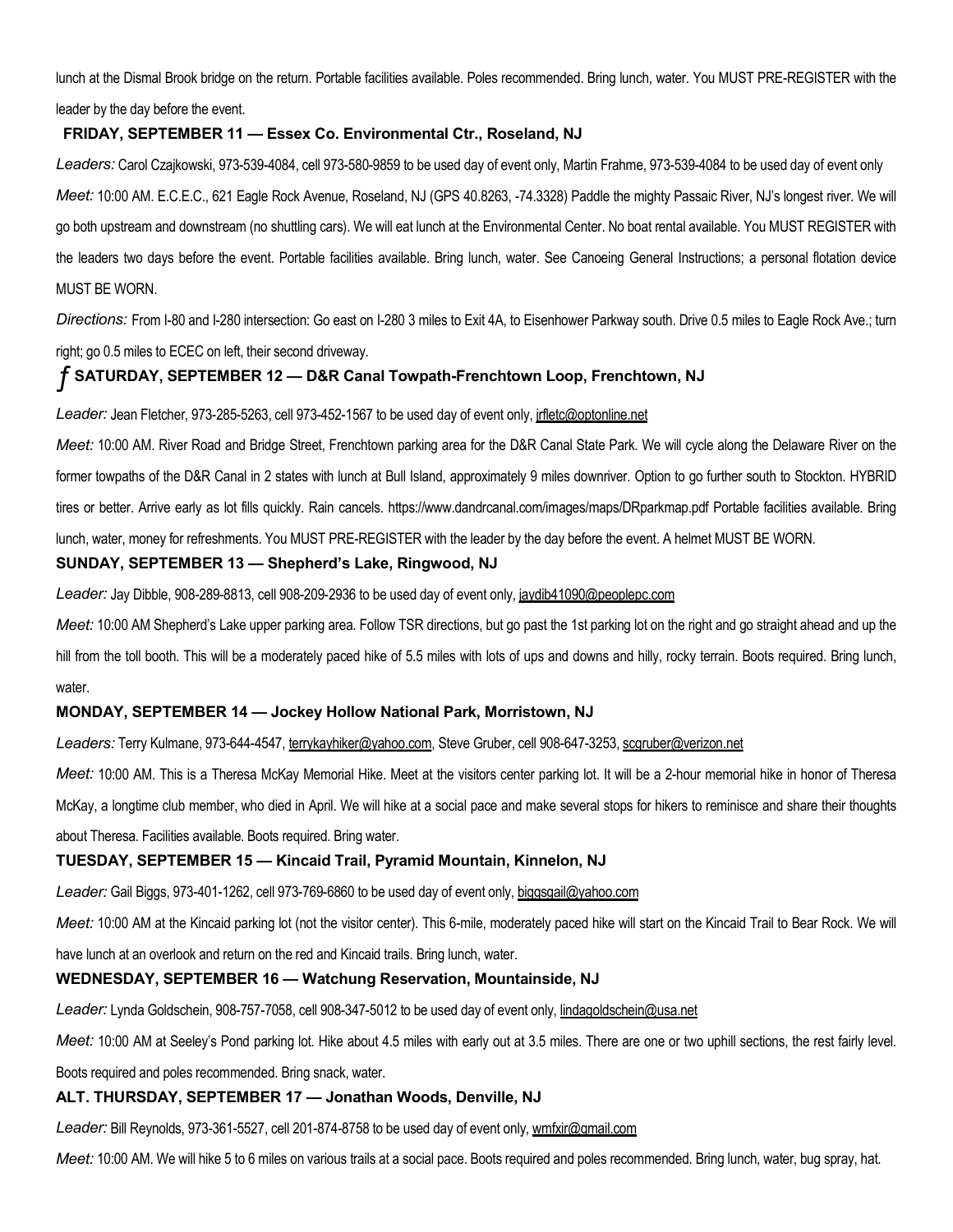Directions: I-80 to Exit 37 (Hibernia/Green Pond Rd). Head north on Green Pond for ~ 2 miles to Old Beach Glen Rd. and turn right. In about 0.2 miles,

look for parking lot entrance on right.

# SATURDAY, SEPTEMBER 19 — Farney State Park, Rockaway, NJ

Leader: Jay Dibble, 908-289-8813, cell 908-209-2936 to be used day of event only, jaydib41090@peoplepc.com

Meet: 10:00 AM. Meet at the Timberbrook Road parking area (see TSR website for directions). Six miles at a moderate pace over both flat and hilly

terrain. There is one steep climb to a beautiful overlook. Bring lunch, water.

# SUNDAY, SEPTEMBER 20 — Manaticut Point, Ringwood, NJ

Leader: Bill LaChance, cell 973-216-8748, bill@wiladvisors.com

Meet: 9:00 AM. We will do a 4.7-mile hike at a moderate pace, approx. 2 1/2 hours. There are some uphill climbs. See TSR Directions under Norvin

Green #2. Boots required. Bring water, light lunch or snack. Please note early start time.

#### MONDAY, SEPTEMBER 21 — Somerset County Education Center, Basking Ridge, NJ

Leader: Bill Reynolds, 973-361-5527, cell 201-874-8758 to be used day of event only, wmfxir@gmail.com

Meet: 10:00 AM in the parking lot. Hike will be 3+ miles on various flat trails and boardwalks. Facilities available. Boots required. Bring snack, water, bug spray, hat.

#### TUESDAY, SEPTEMBER 22 — Turkey Mountain Loop, Pyramid Mt., Montville, NJ

Leader: Louis Thompson, 732-577-9413, cell 732-239-1012 to be used day of event only, ltpt1@yahoo.com

Meet: 10:00 AM at the Pyramid Mountain Visitor Center parking lot. We will hike 5 to 6 miles at a moderate pace on the yellow, green, red, and blue trails.

We will pass a beaver dam, hopefully some cascades, and the Lake Valhalla overlook. Hike should end by 1:30 PM. Facilities available. Boots required. Bring lunch, water.

#### WEDNESDAY, SEPTEMBER 23 — Jenny Jump Ghost Loop, Hope, NJ

Leader: Bill Reynolds, 973-361-5527, cell 201-874-8758 to be used day of event only, wmfxir@gmail.com

Meet: 10:00 AM in the main parking lot. Jenny Jump Ghost Loop is a 5.2 mile moderately trafficked loop trail located near Blairstown, New Jersey, that

features a lake and is rated as moderate. The trail is primarily used for hiking, walking, nature trips, and bird watching, and is best used from April until

October. Distance: 5.2 miles. Elevation gain: 902 feet. No facilities available. Boots required and poles recommended. Bring snack, water, bug spray, hat.

# THURSDAY, SEPTEMBER 24 — Appalachian Trail Series Hike #2,

#### Camp Mohican, Blairstown, NJ

Leader: Joyce Breach, cell 973-600-3846, jbreach@ptd.net

Meet: 10:00 AM at large parking lot at Camp Mohican. This hike covers the Mohican Outdoor Center to Sunfish Pond. This is a moderately strenuous 8.5

mile loop on the AT returning via the Kaiser Trail and Coppermine Trail. Facilities available. Boots required. Bring lunch, water.

#### ALT. THURSDAY, SEPTEMBER 24 — Allamuchy Mountain State Park, Stanhope, NJ

Leaders: Stan and Bev Kaltnecker, cell 201-602-4074, kaltnecs1@aol.com

Meet: 10:00 AM. This will be a 5.5 mile moderate hike on various trails, Sussex Branch and side trails, with a lunch stop at Cranberry Lake. Portable

facilities available. Bring lunch, water.

Directions: See TSR Directions for Allamuchy Mountain State Park #3.

# SATURDAY, SEPTEMBER 26 — Boardwalk Walk, Seaside to Lavalette, NJ

Leader: Gary Petrie, 732-257-0137

Meet: 10:30 AM at entrance to Island Beach State Park. We will walk during the "other" season at the shore on the boardwalks of Seaside, Lavalette and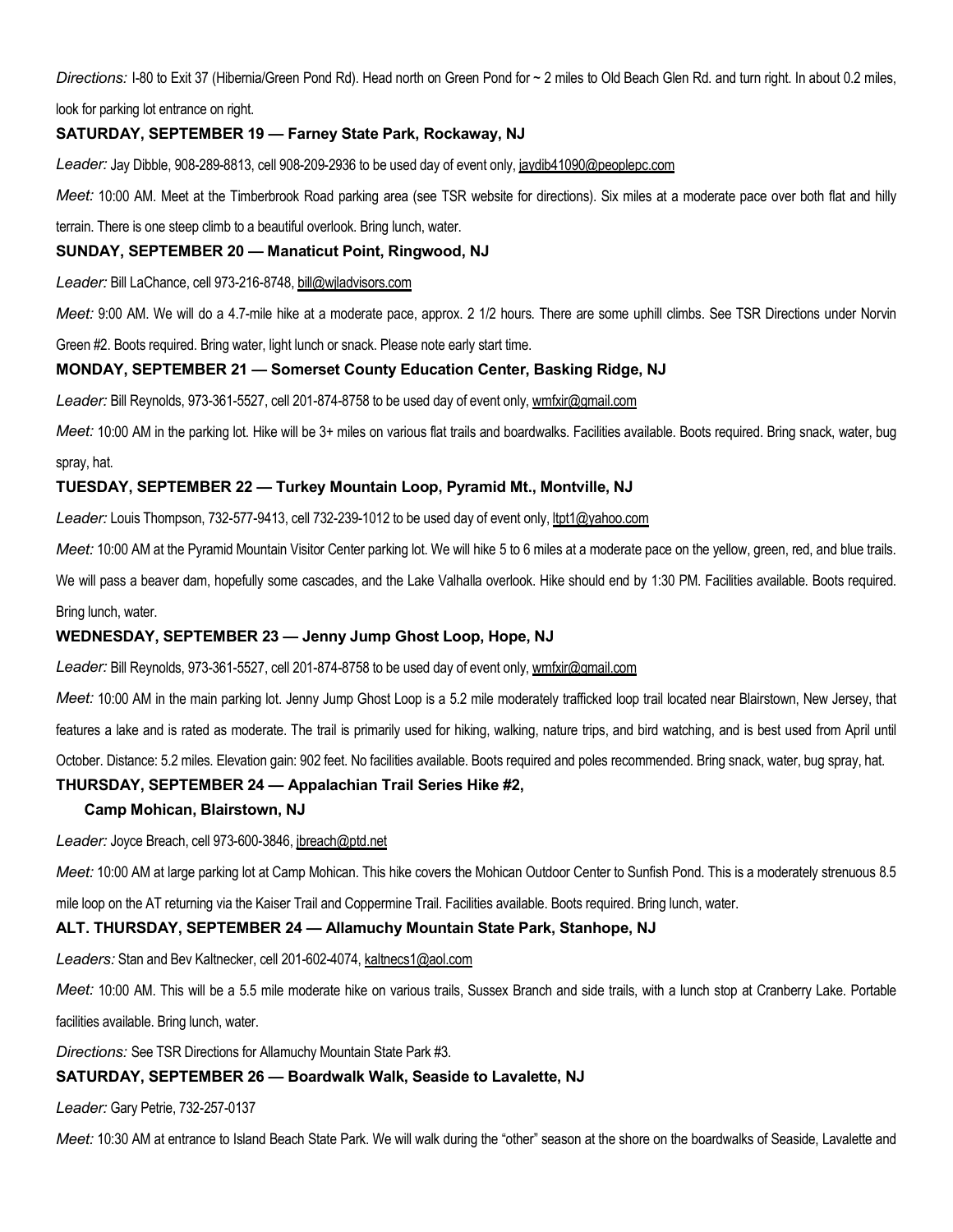Ortley Beach. We will visit a mystery point of interest where you'll see the leader in pictures. The coast will be clear and a sight for shore eyes and not a bored walk. About 5 miles. You must register with the leader the day before the hike. Please note later start time.

Directions: Take GSP to Exit 82 to Rt. 37 E. After about 6.5 miles, use the right two lanes to take the NJ-35 S ramp to Seaside Park/Island Beach. After 0.7 miles turn right onto NW Central Ave. for 1.6 miles. Continue straight onto NJ-35 S and proceed 8 miles to Island Beach State Park.

#### SUNDAY, SEPTEMBER 27 — Diltzes Lane and Ladentown Road, Pomona, NY

#### Leader: Carol Ann Benton, cell 914-960-3317, Aquarius2950@hotmail.com

Meet: 9:30 AM at parking lot on Diltzes Lane. This is a moderately paced hike of 7 miles. Not for beginners. Wet conditions will cancel the hike. No facilities available. Boots required. Bring lunch, snack, water, bug spray. You MUST PRE-REGISTER with the leader by the day before the event. Please note early start time.

Directions: GPS Coordinates: 41°11'6.44"N 74° 4'25.86"W

From Rt.17: Take the exit for Rt. 202 toward Suffern. At bottom of ramp, turn right onto Ramapo Valley Rd./US-202. After 0.8 miles, turn left onto Franklin Turnpike/US Rt. 202. After 0.7 miles, turn right at traffic light onto Wayne Ave./Rt. 202. After about 6.4 miles, turn left at traffic light for Rt. 306. At T-intersection, turn right onto Ladentown Rd./Old Route 202, then left onto Mountain Rd., and left again onto Diltz Rd. Parking is on your right.

From Palisades Interstate Parkway North: Take Exit 13. Merge right onto Theills Mount Ivy Rd. Turn right onto Rt. 202. Turn right at traffic light for Rt. 306.

At T-intersection, turn right onto Ladentown Rd./Old Route 202, then left onto Mountain Rd. and left again onto Diltz Rd. Parking is on your right.

From Palisades Interstate Parkway South: Take Exit 13. Turn right on Route 202. Turn right at traffic light for Route 306. At T-intersection, turn right onto

Ladentown Rd./Old Route 202, then left onto Mountain Rd. and left again onto Diltz Rd. Parking is on your right.

#### MONDAY, SEPTEMBER 28 — Jockey Hollow National Park, Morristown, NJ

Leaders: Stan and Bev Kaltnecker, cell 201-602-4074, kaltnecs1@aol.com

Meet: 10:00 AM at the parking lot at the Soldiers' Huts for an enjoyable walk through a wooded area. Boots required. Bring water. The walk will be about 1.5 hours.

Directions: From the Visitor Center parking lot, proceed on the paved Cemetery Road until you see the solders' huts on the hill. Parking lot is on the left. Only facilities are at the Visitor Center.

#### TUESDAY, SEPTEMBER 29 — Shepherd Lake, Ringwood, NJ

Leader: Bob Bieri, 201-664-3813, bierirobert@aol.com

Meet: 10:00 AM. This 5+ mile, moderately paced hike will travel on the red, blue, yellow, and newly routed white trail which will bring us to Pa parking

area. From Pa we will travel on woods roads and bike trails back to Shepherd Lake. Bring lunch, water.

#### WEDNESDAY, SEPTEMBER 30 — D&R Canal, Colonial Park, Somerset, NJ

Leader: Debby Bronner, cell 201-563-1648, debbybronner@gmail.com

Meet: 10:00 AM at Parking Lot A near the Rose Garden inside Colonial Park. We will walk along the Delaware and Raritan Canal for 5 to 6 miles at a moderate pace on a flat path. Bring lunch or a snack if you want to picnic near the Rose Garden afterwards. Rain cancels. Facilities available. Bring plenty of water.

#### THURSDAY, OCTOBER 1 — Breakneck Ridge, Cold Spring, NY

Leader: Ray Adam, cell 973-476-9897, adamr43s@hotmail.com

Meet: 10:00 AM at Breakneck Ridge parking lot. This is a strenuous 8- to 9-mile hike up the face of Breakneck Ridge, returning on various trails. Boots required. Bring lunch, water.

Directions: Palisades Interstate Parkway to Bear Mountain Bridge. Cross the bridge, turn left on Rt. 9 to Cold Spring. After crossing Rt. 301 and traveling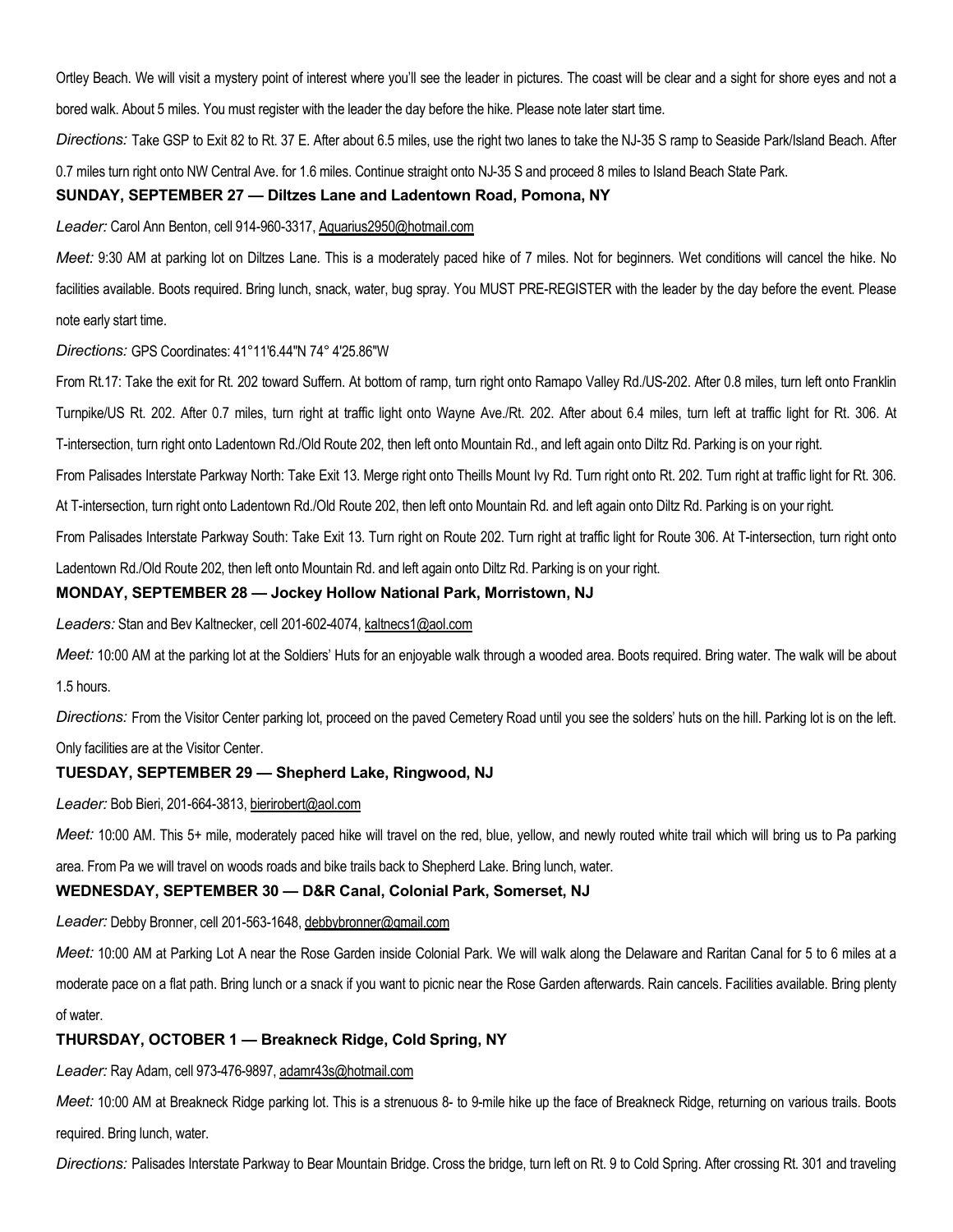#### 2.2 miles, parking lot is on the right.

#### ALT. THURSDAY, OCTOBER 1 — Kittatinny Valley State Park, Newton, NJ

Leaders: Stan and Bev Kaltnecker, cell 201-602-4074, kaltnecs1@aol.com

Meet: 10:00 AM. Hike 5.5 to 6 miles at a moderate pace on various trails and along the lake. Lunch will be at the lake. Meet at visitor center parking lot off

Goodale Road. See TSR directions for Kittainny Valley S.P. #1. Facilities available. Bring lunch, water.

#### ƒ FRIDAY, OCTOBER 2 — Walkway over the Hudson/Hudson Rail Trail, Highland, NY

#### Leader: Dianne Jones, cell 973-224-3967, diannejones428@gmail.com

Meet: 9:45 AM at the Hudson Valley Rail Trail on Rt. 299. We will bike east on the Hudson Rail Trail, across the Walkway over the Hudson and beyond, about 15 miles one way. We will then return and have lunch on the Walkway before returning to our cars. We will plan to ride about 30 miles at a 10 mph pace. Because it is an out and back, people have the option to go shorter or longer on the east bound trip. Upon returning to the cars, there is also an opportunity to continue westward for additional mileage. Portable facilities available at a park en route. Bring lunch, water. You MUST PRE-REGISTER with the leader by the day before the event. A helmet MUST BE WORN. Please note early start time.

Directions: 565-557 NY-299, Highland, NY, across from Lowe's. Rt. 287 N to 87 N (toll road). Take Exit 18 onto Rt. 299 E. Parking lot will be on the right in about 1.5 miles

#### FRIDAY, OCTOBER 2 — Monksville Reservoir, Hewitt, NJ

#### Leader: Jean Fletcher, 973-285-5263, cell 973-452-1567 to be used day of event only, jrfletc@optonline.net

Meet: 10:00 AM. North Boat Launch (On Northern Beech Rd.), Monksville Reservoir, 121 Beech Rd., Hewitt, NJ (GPS 41.1423, -74.2999) Monksville Reservoir has a surface area of 505 acres and spans about three miles from end to end. Route 511/Greenwood Lake Road crosses the reservoir on a long bridge. South of the bridge is the main part of the reservoir. This large area curves all the way down to the Monksville Dam. North of the bridge, near Beech Road, the remains of submerged trees are in the water. Actual route of the paddle will depend on the weather and the group. Portable facilities available. Bring lunch, water. You MUST PRE-REGISTER with the leader by the day before the event. See Canoeing General Instructions; a personal flotation device MUST BE WORN.

Directions: From I-287, Exit 55: Take Rt-511 (Ringwood Ave.) north about 10 mi. Pass the Wanaque Reservoir, the Monksville Dam and South Boat Launch at 9 mi. Continue 1 mi and look for a sign on the left, "Long Pond Ironworks State Park/ North Boat Launch". Turn RIGHT (north) as we will be using the Kayak Launch on Northern Beech Rd. (not the Southern Beach Rd. for cars with boat trailers). Follow signs to the northernmost launch (a grassy lawn).

#### SATURDAY, OCTOBER 3 — Garret Mountain Reservation, Woodland Park, NJ

Leaders: Charlie Stepnowski, cell 862-200-3956, Bijoy Mechery, cell 908-487-8482, bmechery@msn.com

Meet: 9:15 AM. Let's enjoy a brisk 3-hour, 7-mile hike on leaders' choice of trails, depending on underfoot conditions, weather, etc. The terrain is flat to rolling with one uphill section. Meet at 9:15 for a 9:30 start. This is a hard hike and not for slow hikers. Please note early start time.

Directions: GARRET MOUNTAIN RESERVATION, West Paterson, NJ. Coordinates: N40° 54.13', W74° 10.83'. Take I-80 to Exit 56, W. Paterson. Right on Squirrelwood Rd. In 0.3 miles bear right on Rifle Camp Rd. Continue uphill 0.3 miles to left turn onto Mountain Ave. Park entrance on right. Proceed 0.1 mile to first parking lot inside park at start of One Way road. ALTERNATIVE: From US 46 West take Great Notch exit and proceed North 1.9 miles on Rifle Camp Rd., bear right at fork onto Mountain Ave. to Park entrance on right. Proceed 0.1 mile to first parking lot inside park at start of One Way road.

#### SUNDAY, OCTOBER 4 — Manaticut Point, Ringwood, NJ

Leader: Jay Dibble, 908-289-8813, cell 908-209-2936 to be used day of event only, jaydib41090@peoplepc.com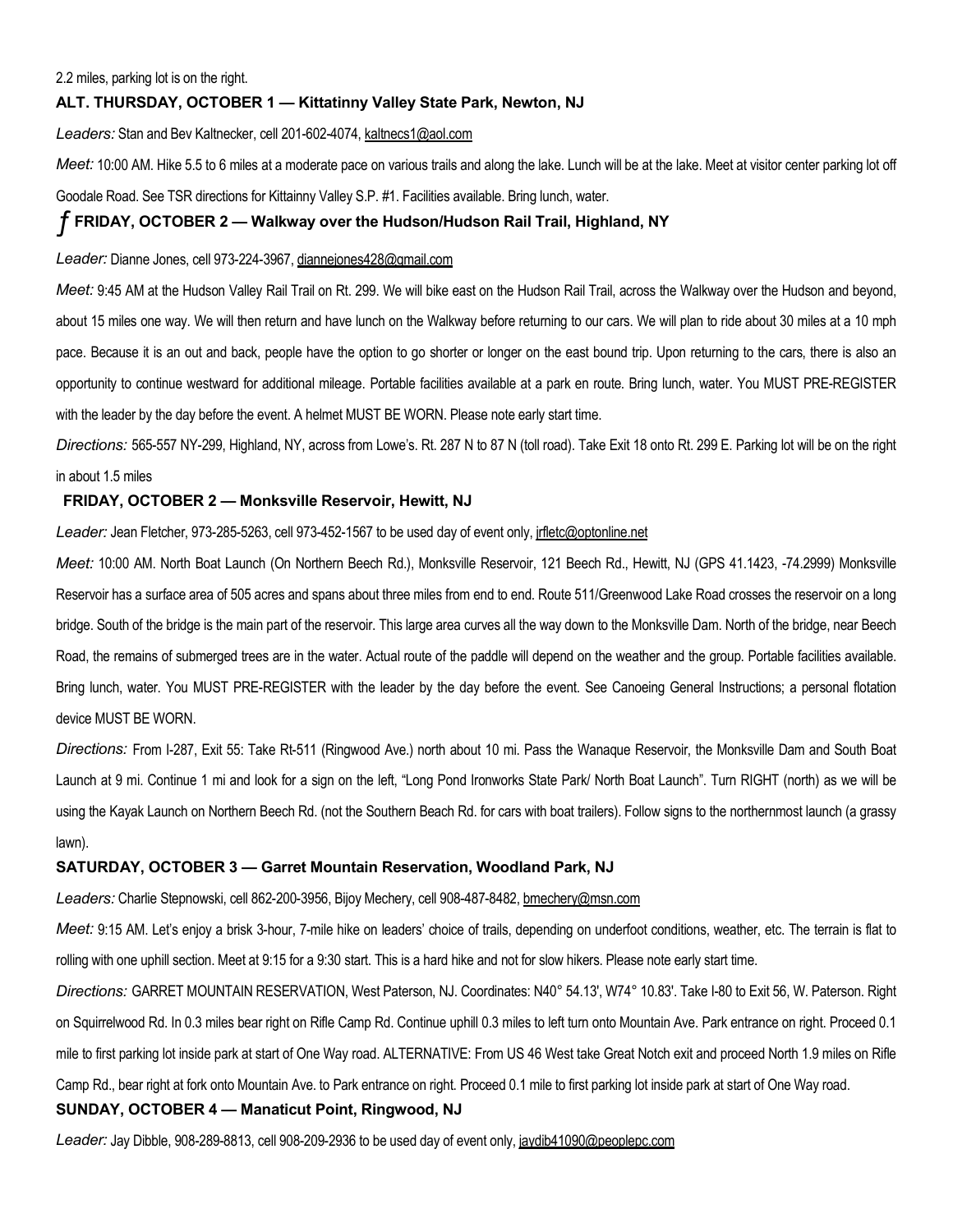Meet: 10:00 AM. 5 miles at a moderate pace over hilly, rocky terrain. Not for beginners. See TSR directions under Norvin Green #2. Boots required. Bring lunch, water.

#### MONDAY, OCTOBER 5 — Central Park of Morris County, Morris Plains, NJ

Leader: Bill Reynolds, 973-361-5527, cell 201-874-8758 to be used day of event only, wmfxir@gmail.com

Meet: 10:00 AM at parking lot on Central Ave., near bathroom, for a 3-mile moderately paced hike. We will see where the old Greystone Park hospital used to be before being taken down. A map of the park may be downloaded at Central Park of Morris County and then Central Park Map. Facilities available. Boots required. Bring snack, water, bug spray, hat.

Directions: From Morristown Square take Speedwell Ave. 2 miles to Glenbrook Ave. and turn left. Go 0.6 miles and turn right just after sharp left turn

onto Central Ave. Go 0.6 miles, bearing left at next intersection to parking lot on left near bathroom. Coordinates: 40°49.814' N by 74°29.939' W.

#### TUESDAY, OCTOBER 6 — Appalachian Trail Series Hike #3, Camp Mohican, Blairstown, NJ

Leader: Alan Breach, cell 973-600-3846, abreach@ptd.net

Meet: 10:00 AM at large parking lot at Camp Mohican. This hike covers the Mohican Outdoor Center to Millbrook Rd. This is a moderate 6.5-mile loop

using the AT and Rattlesnake Swamp Trail. There are great views on the AT. Facilities available. Boots required. Bring lunch, water.

#### WEDNESDAY, OCTOBER 7 — Cooper Mill, Chester, NJ

Leader: Gail Biggs, 973-401-1262, cell 973-769-6860 to be used day of event only, biggsgail@yahoo.com

Meet: 10:00 AM at parking lot. Hike a pleasant 4 miles along the Black River and across a bridge to a fun ruin to explore. Bring snack, water.

# THURSDAY, OCTOBER 8 — Stonetown Circular Trail – Ringwood, NJ

Leader: Jason Briggs, cell 862-228-4972, jasonbriggs99@gmail.com

Meet: 9:30 AM at the Stonetown field parking lot off Stonetown Rd. in Ringwood, NJ. This is a very strenuous 12-mile hike that offers beautiful views and

will have over 3000 feet of elevation gain. No facilities available. Boots required. Bring lunch, water, bug spray. You MUST PRE-REGISTER with the leader

by the day before the event. Please note early start time.

#### ALT. THURSDAY, OCTOBER 8 — Merrill Creek Reservoir, Phillipsburg, NJ

Leader: Bill Reynolds, 973-361-5527, cell 201-874-8758 to be used day of event only, wmfxir@gmail.com

Meet: 10:00 AM. Moderate 5.5- to 6-mile hike around reservoir and through historic ruins. Facilities available. Boots required and poles recommended. Bring lunch, water, bug spray, hat.

#### FRIDAY, OCTOBER 9 — Saxon Lake / Musconetcong River, Stanhope, NJ

Leaders: Stan and Bev Kaltnecker, cell 201-602-4074, kaltnecs1@aol.com

Meet: 10:00 AM at Waterloo Rd. parking lot, 1087 Waterloo Rd., Stanhope, NJ (GPS: 40.8969, -74.7911) Enjoy a nice scenic paddle "up a lazy river" (about an hour upstream) then back and around Saxon Lake; total trip time about 3 hours. Portable facilities available. Bring lunch, water. You MUST

PRE-REGISTER with the leader by the day before the event. See Canoeing General Instructions; a personal flotation device MUST BE WORN.

Directions: Take I-80 Exit 25 to Rt. 206 north. Go 0.5 miles and take ramp on right to Continental Dr. Follow brown signs toward Waterloo Village;

proceed 0.5 mile to traffic light; turn right; continue one mile; turn left at "T" intersection (Waterloo Road/CR604); after 3.3 miles the NJ State parking area

(small) is on the left (river) side, immediately after an abandoned white building. This is our launch site.

#### SATURDAY, OCTOBER 10 — Norvin Green State Forest, Bloomingdale, NJ

Leader: Jay Dibble, 908-289-8813, cell 908-209-2936 to be used day of event only, jaydib41090@peoplepc.com

Meet: 10:00 AM at the Otter Hole parking area. Since parking is very limited, you can park off road or use the larger parking area less than 0.25 of a mile north and walk back. Six miles at a moderate pace over hilly, rocky terrain. Not easy. Boots required. Bring lunch, water.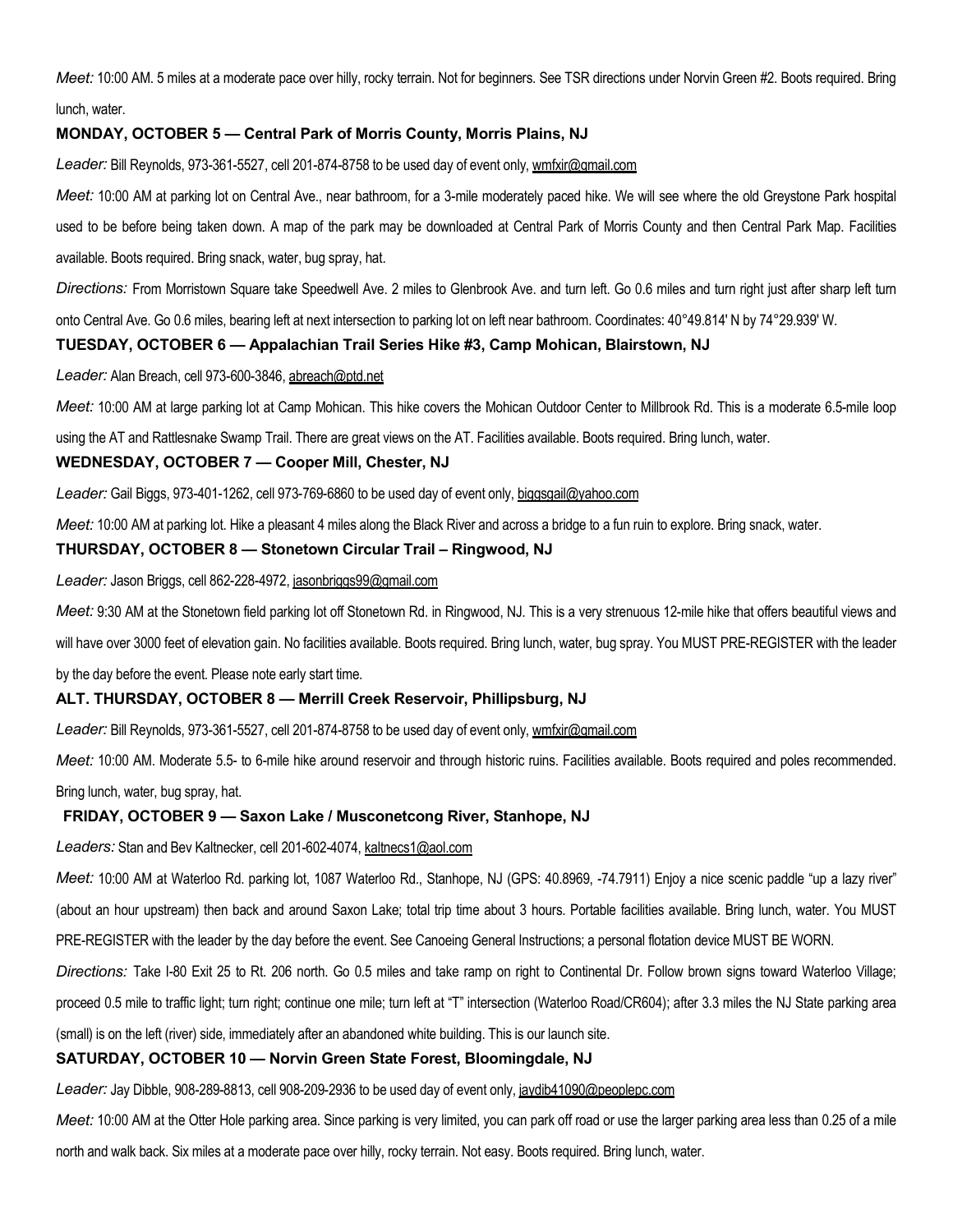# SUNDAY, OCTOBER 11

No hike is scheduled as of this printing. Leaders wishing to lead a hike are encouraged to post a hike on Google Groups at least three days prior to this date. Send the listing to tristateramblers@googlegroups.com. TriState Rambler sign-in sheets can be obtained from our website.

# MONDAY, OCTOBER 12 — Locust Grove, South Mountain Reservation, Millburn, NJ

Leaders: Stan and Bev Kaltnecker, cell 201-602-4074, kaltnecs1@aol.com

Meet: 10:00 AM at Locust Grove parking area opposite Millburn Railroad Station. Portable facilities available. Boots required. Bring water. The walk will be about 1.5 hours.

Directions: See TSR directions for South Mountain Reservation #3

#### TUESDAY, OCTOBER 13 — Mount Paul/Mahlon Dickerson, Jefferson Township, NJ

Leader: Lise Greene, 973-663-4396, cell 862-268-5828 to be used day of event only, lise.greene@montclair.edu

Meet: 10:00 AM at Snow Bowl parking area (on the right just BEFORE the school complex, which is 1010 Weldon Road, Oak Ridge 07438). We will hike about 6 beautiful miles with a couple of steep uphills and some woods roads. Lunch will be overlooking a small lake at Mount Paul, a former seminary/retreat center now housing Kean University's environmental campus (portable facilities may be available). REGISTRATION required by noon the day before the hike. Boots required. Bring lunch, water.

Directions: Follow the TSR directions for the picnic area in Mahlon Dickerson Reservation, then continue past that entrance on Weldon Road about 1

mile to a small lot on the right (yellow gate and A-frame stanchion). If you reach the school complex on the right, you've gone a bit too far.

#### WEDNESDAY, OCTOBER 14 — Seeley's Pond, Watchung Reservation, Mountainside, NJ

Leader: Lynda Goldschein, 908-757-7058, cell 908-347-5012 to be used day of event only, lindagoldschein@usa.net

Meet: 10:00 AM. Hike about 4.5 miles with early out at 3.5 miles. There are one or two uphill sections, the rest fairly level. Boots required and poles recommended. Bring snack, water.

#### THURSDAY, OCTOBER 15 — Reeves Meadow, Harriman State Park, NY

Leader: Jason Briggs, cell 862-228-4972, jasonbriggs99@gmail.com

Meet: 10:00 AM at the Reeves Meadow Visitor Center. This is a strenuous 10+ mile hike that offers beautiful views of 7 hills with rock scrambles and will

have over 2500 feet of elevation gain. No facilities available. Boots required. Bring lunch, water, bug spray.

#### ALT. THURSDAY, OCTOBER 15 — Kincaid Trail, Pyramid Mtn., Kinnelon, NJ

Leader: Gail Biggs, 973-401-1262, cell 973-769-6860 to be used day of event only, biggsgail@yahoo.com

Meet: 10:00 AM at Kincaid Parking lot, on comer of Kincaid and Powerville Roads, NOT at Pyramid Mtn Visitors Center. Hike on the Kincaid trail to Bear

Rock, up to a lunch stop with a view, down the Red Trail and back on the Kincaid Trail. About 7 miles. Boots required. Bring lunch, water.

#### FRIDAY, OCTOBER 16 — Appalachian Trail Series Hike #4,

# Millbrook Village, Columbia (Blairstown), NJ

Leader: Alan Breach, cell 973-600-3846, abreach@ptd.net

Meet: 9:45 AM at the Millbrook Village (see TSR directions) where we will then carpool a short distance to the Millbrook Road AT parking lot. This hike covers Millbrook Rd. to Blue Mt. Lakes Road. This is a moderate 7- to 8-mile out-and-back hike. Boots required. Bring lunch, water. Please note early start

time.

#### SATURDAY, OCTOBER 17

No hike is scheduled as of this printing. Leaders wishing to lead a hike are encouraged to post a hike on Google Groups at least three days prior to this

date. Send the listing to tristateramblers@googlegroups.com. TriState Rambler sign-in sheets can be obtained from our website.

SUNDAY, OCTOBER 18 — State Line/Ernest Walter/AT, Greenwood Lake, NY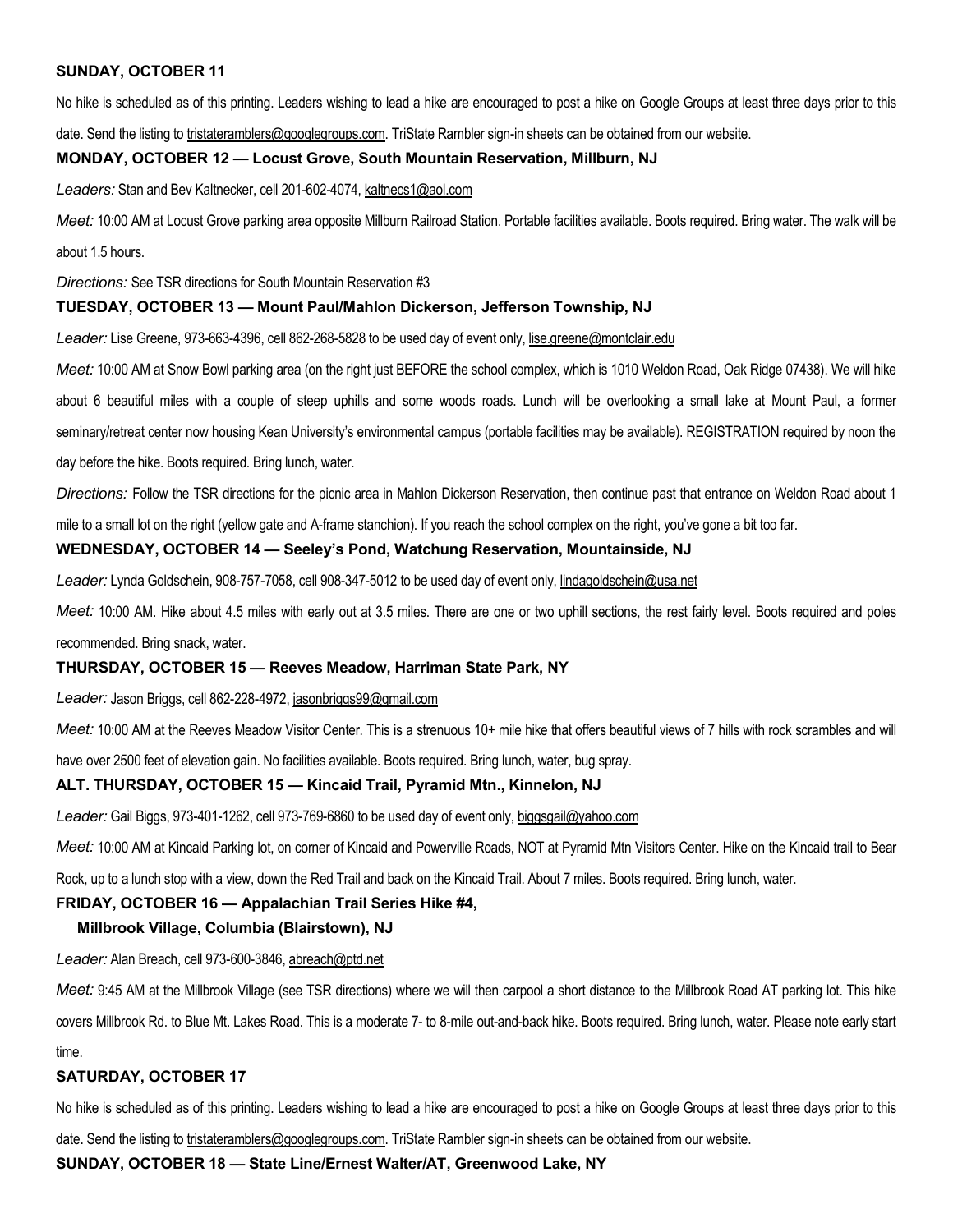#### Leader: Dianne Jones, cell 973-224-3967, dianneiones428@gmail.com

Meet: 9:45 AM at the AT Parking lot on NY State Rt. 17A. This is a point-to-point (shuttle required) 8+ mile strenuous hike, with elevation gain in excess of 1,500 feet. We will take the State Line trail, loop around on the Ernest Walter trail and continue on the AT to NY 17A. Bring money to enjoy the last ice cream of the season at Bellvale Creamery. No facilities available. Boots required. Bring lunch, water. You MUST PRE-REGISTER with the leader by the day before the event. Please note early start time.

Directions: From I-287 Exit 55: Go north on Ringwood Ave. Road name changes to Greenwood Lake Tpk. (CR 511). Continue north about 11 miles, turn right onto E Shore Rd. Continue about 8 miles as it becomes Sterling Rd. and Teneyke Rd. At the end of the road, turn left onto NY Rt. 17A. Continue about 2 miles, bearing left onto Mt. Peter Rd. after the sharp left bend in the road. Parking lot is on the right. GPS N41 14.647 W74 17.198. We will shuttle from here to the start of the State Line Trail in Greenwood Lake.

#### MONDAY, OCTOBER 19 — Jockey Hollow National Park, Morristown, NJ

Leader: Carol Czajkowski, 973-539-4084 to be used day of event only, martinandcarol2@gmail.com

Meet: 10:00 AM at the Visitor Center for a pleasant walk in our National Park. Rain cancels. Facilities available. Boots required. Bring water. Hike will end by 11:30.

#### TUESDAY, OCTOBER 20 — Bear Mountain, Bear Mountain State Park, NY

Leader: Ed Leibowitz, 908-623-3883, cell 201-850-9649 to be used day of event only, eleibow@verizon.net

Meet: 10:00 AM at the parking lot adjacent to the Bear Mountain Inn. This is a moderately paced 5-mile hike that will have some steep climbs up the Major Welsh Trail. Lunch should be at the summit near Perkins Tower. Hike will then descend on the Appalachian Trail. Boots required. Bring lunch, water. WEDNESDAY, OCTOBER 21 — Watchung Reservation, Mountainside, NJ

Leader: Bill Reynolds, 973-361-5527, cell 201-874-8758 to be used day of event only, wmfxir@gmail.com

Meet: 10:00 AM at Trailside Nature Center parking lot on Coles Avenue. See TSR directions for Watchung Reservation #1. Moderate paced hike for 2 to

3 hours. Facilities available. Boots required. Bring snack, water.

#### THURSDAY, OCTOBER 22 — Dunderberg Spiral Railway, Harriman State Park, NY

Leader: Bill Correa, cell 917-656-3015, correa.bill@gmail.com

Meet: 10:00 AM. This loop hike follows portions of the never completed Dunderberg Spiral Railroad with a possible side trip to the Timp. This moderately

strenuous hike will be approximately 8+ miles long with great views of the Hudson River. No facilities available. Boots required. Bring lunch, water.

Directions: See TSR directions for Jones Point under Harriman State Park, NY.

#### ALT. THURSDAY, OCTOBER 22 — Cranberry Overlook, Byram Township, NJ

Leader: Lise Greene, 973-663-4396, cell 862-268-5828 to be used day of event only, lise.greene@montclair.edu

Meet: 10:00 AM. Tamarack Park (314 Route 206), back right of parking lot. This hike is about 5.5 miles with some rockiness and elevation. Enjoy views of Johnson Lake, glacial erratics, picturesque historic rock walls, and the Delaware Water Gap. Lunch will be at the Cranberry Overlook. Portable facilities available. Boots required and poles recommended. Bring lunch, water.

Directions: Take Route 80 to Exit 25 for Route 206 North. Drive about 4 miles, go through the light at Tamarack Road, and then pass Jones Lane.

Entrance to Tamarack Park is on the right. If you miss the first entrance, drive a few yards to the next one (mile marker 101.5).

# ƒ SATURDAY, OCTOBER 24 — Loantaka Brook Reservation, Morris Twp., NJ

Leader: Gloria Friedman, 973-535-3274, cell 973-886-9662 to be used day of event only, gloria.1001@yahoo.com

Meet: 10:00 AM at the South Street entrance. 23 to 25-mile fairly flat ride on country roads, stopping at The Raptor Trust to eat lunch. Facilities available.

Bring lunch, water, spare tube if possible. You MUST PRE-REGISTER with the leader by the day before the event. A helmet MUST BE WORN.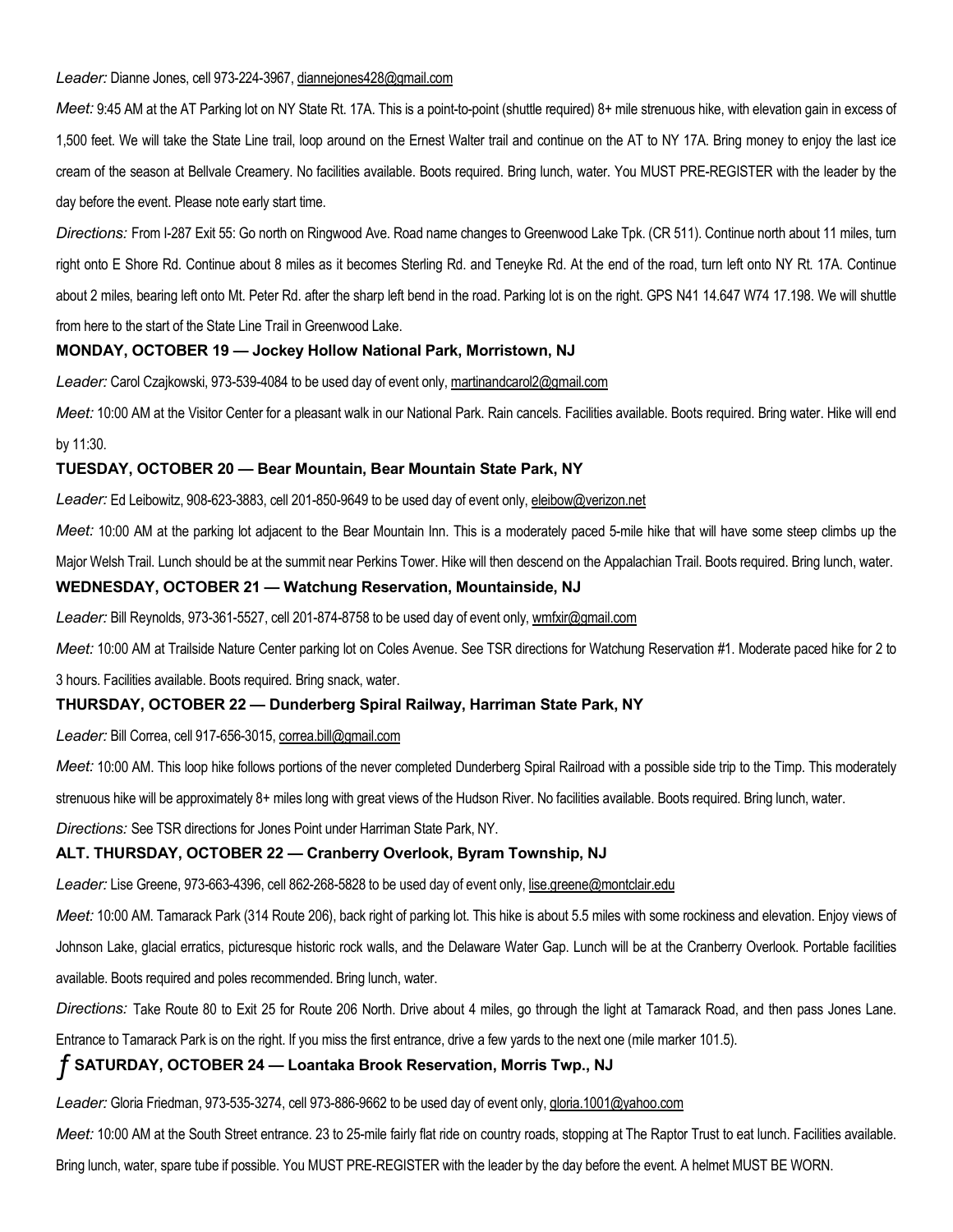#### SUNDAY, OCTOBER 25

No hike is scheduled as of this printing. Leaders wishing to lead a hike are encouraged to post a hike on Google Groups at least three days prior to this

date. Send the listing to tristateramblers@googlegroups.com. TriState Rambler sign-in sheets can be obtained from our website.

#### MONDAY, OCTOBER 26 — Jockey Hollow National Park, Morristown, NJ

Leader: Betty Mills, cell 973-975-5264, elizabethmills08@gmail.com

Meet: 10:00 AM at the Visitor Center for a pleasant walk in our National Park. Facilities available. Boots required. Bring water. Walk will end by 11:30.

#### TUESDAY, OCTOBER 27 — Pyramid Mountain, Montville, NJ

Leader: Louis Thompson, 732-577-9413, cell 732-239-1012 to be used day of event only, ltpt1@yahoo.com

Meet: 10:00 AM at the Pyramid Mt. Visitor Center parking lot. We will hike 5 to 6 miles at a moderate pace on the blue, white, blue, up the steep red stripe,

then back on the white and blue trails. We will pass Bear Rock, Tripod Rock and Whale Head Rock. Hike should end by 1:30 PM. Facilities available. Boots required. Bring lunch, water.

#### WEDNESDAY, OCTOBER 28 — D&R Canal, Colonial Park, Somerset, NJ

Leader: Debby Bronner, cell 201-563-1648, debbybronner@gmail.com

Meet: 10:00 AM at Parking Lot A near the Rose Garden inside Colonial Park. We will walk along the Delaware and Raritan Canal for 5 to 6 miles at a moderate pace on a flat path. Bring lunch or a snack if you want to picnic near the Rose Garden afterwards. Rain cancels. Facilities available. Bring plenty of water.

#### THURSDAY, OCTOBER 29 — Storm King Mountain, Cornwall on the Hudson, NY

Leader: Bill Correa, cell 917-656-3015, correa.bill@gmail.com

Meet: 10:00 AM at Storm King parking lot. This hike has 18 stars with some of the best views of any hike we do. This strenuous hike is approximately 7

miles long and will have 2500 feet of elevation gain. There is one big climb of 1000 feet. No facilities available. Boots required. Bring lunch, water.

#### ALT. THURSDAY, OCTOBER 29 — Mahlon Dickerson Reservation, Jefferson, NJ

Leader: Diane Willer, 973-627-4046, cell 973-713-3066, dwiller34@gmail.com

Meet: 10:00 AM. Saffin Pond parking lot (#2). The hike will be 6 to 7 miles at a social pace on rocky trails with ups and downs. The route will be dependent on the weather and trail conditions. Portable facilities available. Boots required. Bring lunch, water. You MUST PRE-REGISTER with the leader

by the day before the event.

#### SATURDAY, OCTOBER 31

No hike is scheduled as of this printing. Leaders wishing to lead a hike are encouraged to post a hike on Google Groups at least three days prior to this date. Send the listing to tristateramblers@googlegroups.com. TriState Rambler sign-in sheets can be obtained from our website.

#### SUNDAY, NOVEMBER 1 — Reeves Meadow, Harriman State Park, NY

Leader: Anita Liao, cell 908-456-0029, anitaestrella.fp@gmail.com

Meet: 9:15 AM at the Reeves Meadow Visitor Center. 6-7 mile hike (first half is moderate to strenuous). Will take the white, blue, then red trails. The hike involves some rock scrambling. No facilities available. Boots required and poles recommended. Bring lunch, snack, water, traction devices. Please note early start time.

#### MONDAY, NOVEMBER 2 — Tourne Park, Boonton, NJ

Leader: Sharon Lehman, cell 973-525-5901 to be used day of event only, lehmans2018@gmail.com

Meet: 10:00 AM in the second parking lot off of McCaffrey Lane. This will be a 3.3-mile hike on the white "Ogden" trail down to and around Birchwood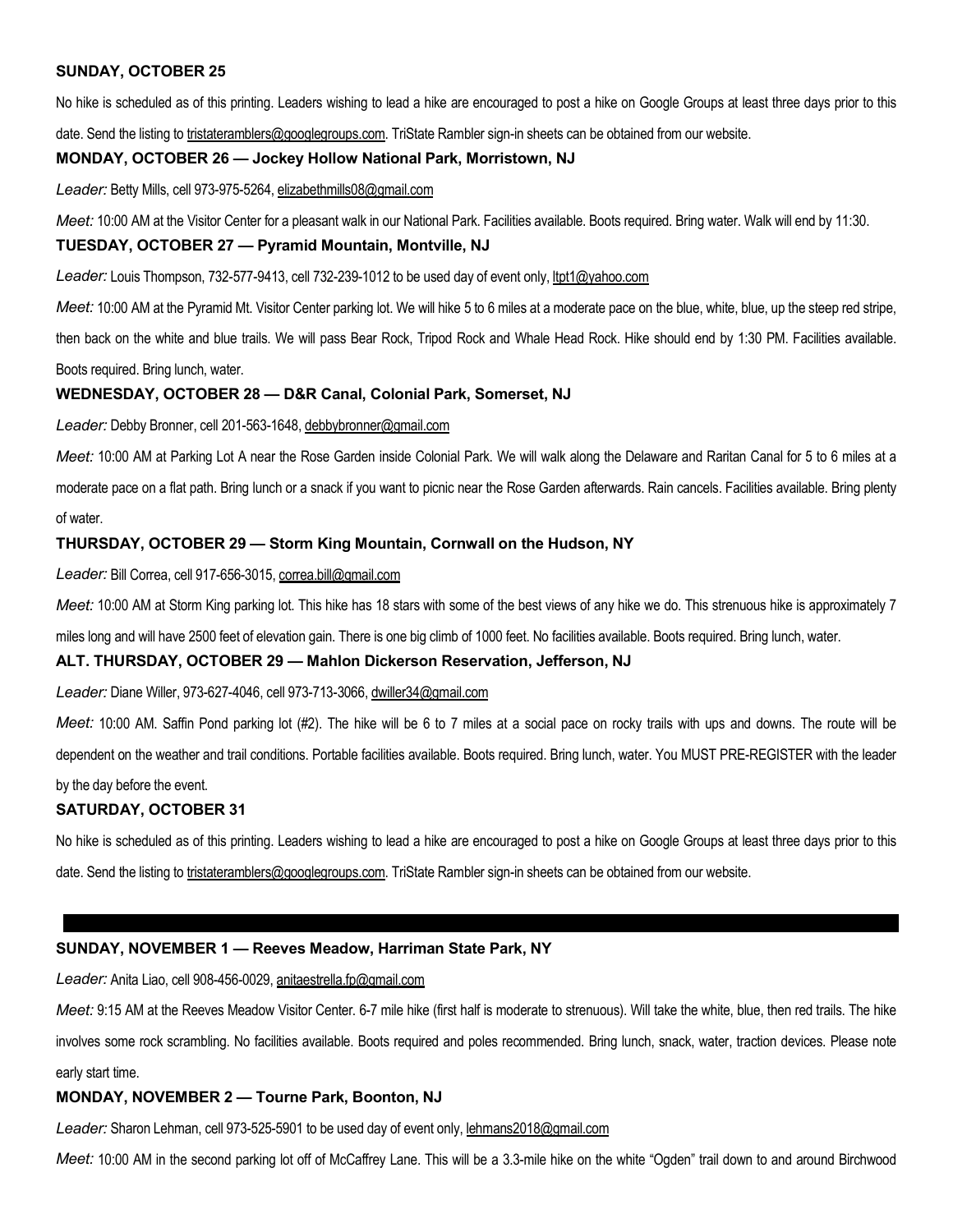Lake. Portable facilities available. Boots required. Bring snack, water.

Directions: See Tristate Directions for East Side of park entrance

#### TUESDAY, NOVEMBER 3 — Ramapo Mountain State Forest, Oakland, NJ

Leader: Ray Adam, cell 973-476-9897, adamr43s@hotmail.com

Meet: 10:00 AM at the upper lot on Skyline Drive. This will be a moderately paced 6- to 7-mile hike on various trails. Bring lunch, water.

# WEDNESDAY, NOVEMBER 4 — Mahlon Dickerson Reservation, Jefferson, NJ

Leader: Bill Reynolds, 973-361-5527, cell 201-874-8758 to be used day of event only, wmfxir@gmail.com

Meet: 10:00 AM at Saffin Rock Rill parking lot for a 4+ mile moderately paced 2-hour hike around Saffin Pond and back. No facilities available. Boots

required and poles recommended. Bring snack, water, bug spray, hat.

#### THURSDAY, NOVEMBER 5 — Abram Hewitt State Forest, West Milford, NJ

Leader: Jason Briggs, cell 862-228-4972, jasonbriggs99@gmail.com

Meet: 10:00 AM at the Tractor Supply parking lot in West Milford, NJ. This is a strenuous 9+ mile hike starting on the Bearfort Ridge trail that offers

beautiful views of Greenwood Lake and will have over 2500' elevation gain. Boots required. Bring lunch, water, bug spray.

#### ALT. THURSDAY, NOVEMBER 5 — Farny Area, Rockaway, NJ

Leader: Paul Augustyniak, cell 973-219-4807, paugust586@aol.com

Meet: 10:00 AM in the Four Birds South Lot (See TSR directions) We will hike 6.5 miles to Wildcat Ridge and Beaver Pond on various trails at a moderate pace. Not for beginners, 945 ft. elevation gain. A few hundred feet from the start, we'll make a short stop to check out the Batcave. Lunch stop at Hawkwatch Wildcat Ridge. On the way back, we'll make a brief stop at the defunct St. Patrick's Cemetery, the site of an old mining town abandoned in the late 1800s. Steady rain cancels. No facilities available. Boots required. Bring lunch, water.

#### SATURDAY, NOVEMBER 7 — Harriman State Park, Tuxedo, NY

Leaders: Charlie Stepnowski, cell 862-200-3956, Bijoy Mechery, cell 908-487-8482, bmechery@msn.com

Meet: 9:15 AM. Let's enjoy a brisk 3-hour, 7-mile hike on leaders' choice of trails, depending on underfoot conditions, weather, etc. The terrain is flat to rolling with one uphill section. Meet at 9:15 for a 9:30 start. This is a hard hike and not for slow hikers. Please note early start time.

Directions: See TSR directions for Harriman State Park, Tuxedo Circular

#### SUNDAY, NOVEMBER 8

No hike is scheduled as of this printing. Leaders wishing to lead a hike are encouraged to post a hike on Google Groups at least three days prior to this

date. Send the listing to tristateramblers@googlegroups.com. TriState Rambler sign-in sheets can be obtained from our website.

# MONDAY, NOVEMBER 9 — Johnson Park, Piscataway, NJ

Leader: Debby Bronner, cell 201-563-1648, debbybronner@gmail.com

Meet: 10:00 AM at the zoo parking lot inside Johnson Park. Pleasant 3-mile walk on paved paths throughout the park alongside the Raritan River. Halfway through the walk we can visit a restored 18th century village in the park. Plenty of picnic tables if you want to bring a snack for after the walk. Facilities available. Bring water.

Directions: From Route 287 Take Exit 9 (Highland Park). Follow River Rd. toward Highland Park (approximately 4.3 miles). Turn right onto Johnson Dr. (Cedar Lane is on the left, but turn right onto Johnson). Follow Johnson Dr. for 0.6 miles. Turn right onto Tulip Dr. to the parking lot on the right. The left side of the parking lot is a small fenced-in zoo area; the right side of the parking lot is a playground. From Route 18 traveling North: Exit right at Rt. 27, Highland Park. Go over the bridge and turn left onto River Rd. Go 0.6 miles and turn left onto Johnson Drive. Follow from Johnson Drive above. TUESDAY, NOVEMBER 10 — Appalachian Trail Series Hike #5,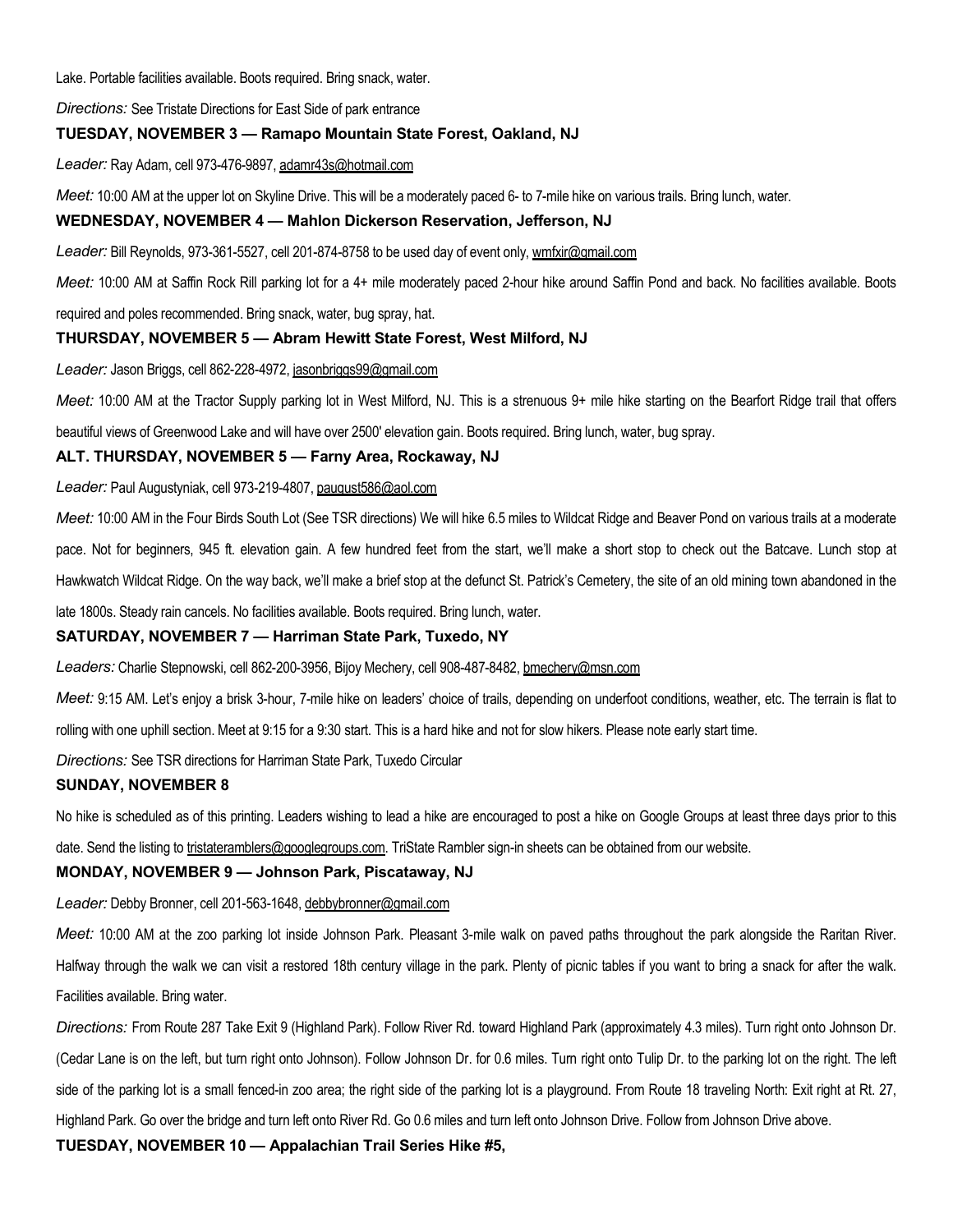# Millbrook Village, Columbia (Blairstown), NJ

Leader: Joyce Breach, cell 973-600-3846, jbreach@ptd.net

Meet: 10:00 AM at Millbrook Village (see TSR directions) for a short shuttle to the trailhead. This hike covers Blue Mountain Lakes Road to Crater Lake.

This is a moderate 5.2-mile lollipop hike with lunch at Crater Lake. Boots required. Bring lunch, water.

#### WEDNESDAY, NOVEMBER 11 — Chimney Rock Park, Martinsville, NJ

Leader: Lynda Goldschein, 908-757-7058, cell 908-347-5012 to be used day of event only, lindagoldschein@usa.net

Meet: 10:00 AM. This hike is on Veterans Day. Total distance is 5 miles and includes part of Washington Valley Park with an early out at 4 miles. Facilities

available. Boots required and poles recommended. Bring snack, water.

Directions: See TSR directions. Meet at back of large parking lot.

# THURSDAY, NOVEMBER 12 — Elk Pen, Harriman State Park, NY

Leader: Bill Correa, cell 917-656-3015, correa.bill@gmail.com

Meet: 9:30 AM at the Elk Pen parking lot. This point-to-point moderately strenuous hike will be 8 to 9 miles long. Note early start time to accommodate

shuttling cars. No facilities available. Boots required. Bring lunch, water.

#### ALT. THURSDAY, NOVEMBER 12 — Wawayanda State Park, Hewitt, NJ

Leaders: Carolyn and Jim Canfield, 973-728-9774, cmiwcanfield@gmail.com

Meet: 10:00 AM at Wawayanda State Park Boat Launch. This will be about a 6-mile hike on rolling trails and woods roads with a lake stop for lunch. Bring lunch, water.

#### SATURDAY, NOVEMBER 14 — Long Pond Ironworks State Park, Hewitt, NJ

Leader: Jay Dibble, 908-289-8813, cell 908-209-2936 to be used day of event only, jaydib41090@peoplepc.com

Meet: 10:00 AM. Horse Pond Mt. loop. Hike 6 miles at a moderate pace over hilly, rocky terrain. Lots of ups and downs. Not suitable for beginners. Boots required. Bring lunch, water.

Directions: I-287 N to Exit 55. Turn right at the light towards Wanaque on Rt. 511 North. Stay on Rt. 511 for 11 miles. You will see a cell tower on the left.

Parking is adjacent to the tower.

#### SUNDAY, NOVEMBER 15 — Reeves Meadow, Harriman State Park, NY

Leader: Carol Ann Benton, cell 914-960-3317, aquarius2950@hotmail.com

Meet: 9:30 AM at Reeves Meadow Parking Lot on Seven Lakes Drive. This is a moderately paced hike of 6 to 7 miles. Not for beginners. There are several scrambles with beautiful views. PLEASE PREREGISTER with hike leader by phone or e-mail. No calls after 9:00 PM. Boots required. Bring lunch, snack, water. Please note early start time.

#### MONDAY, NOVEMBER 16 — Jockey Hollow National Park, Morristown, NJ

Leader: Betty Mills, cell 973-975-5264, elizabethmills08@gmail.com

Meet: 10:00 AM at the Visitor Center for a pleasant walk in our National Park. Facilities available. Boots required. Bring water. Walk will end by 11:30.

#### TUESDAY, NOVEMBER 17 — Skylands Manor, Ringwood, NJ

Leader: Bob Bieri, 201-664-3813, bierirobert@aol.com

Meet: 10:00 AM at the Pc parking lot. Follow directions to Skylands which will bring you to the Pa parking lot. Bear right on the park road passing the Manor on the right and the Botanical Gardens on the left, turn right at the gate, and follow signs for the unpaved Pc parking lot. This 6-mile hike will be led at a moderate pace and will travel on the Crossover, Halifax, and various bike trails and woods roads. Bring lunch, water.

WEDNESDAY, NOVEMBER 18 — Voorhees State Park, Glen Gardner, NJ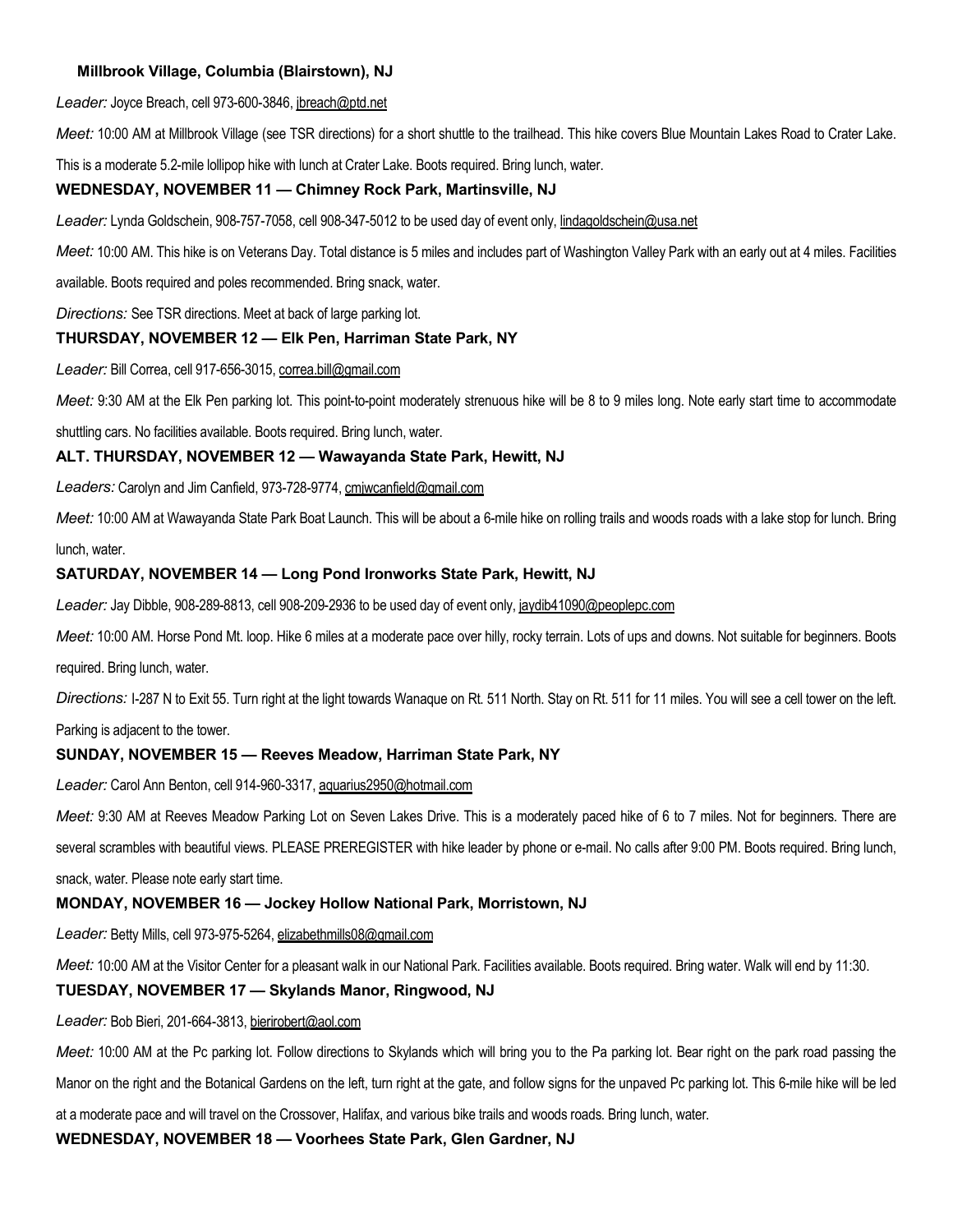Leaders: Patience Armstrong, cell 973-420-7801 to be used day of event only; Susan Cantor, cell 908-477-5789 to be used day of event only, sjcscf@aol.com

Meet: 9:00 AM near the Hoppock Grove Picnic area, where there is a parking lot. This is further into the park than where the park office is. This is about a 3.5- to 4-mile loop hike, mostly decent trails; some rocky areas and some inclines. Nice vistas if the leaves are off trees. Some areas can be wet. There are restrooms by the park office. Boots required and poles recommended. Bring snack, water. Please note early start time.

# THURSDAY, NOVEMBER 19 — Bear Mountain State Park, NY

Leader: Bill Correa, cell 917-656-3015, correa.bill@gmail.com

Meet: 10:00 AM at the Bear Mt. Inn. This moderately strenuous hike is 10+ miles with over 2000 feet of elevation gain. We will take the AT to the top of

Bear Mt. Perkins Tower. Then continue to the SBM Yellow trail and back to Bear Mt. Inn. Facilities available. Boots required. Bring lunch, water.

#### ALT. THURSDAY, NOVEMBER 19 — Cooper Mill/Black River, Chester, NJ

Leader: Diane Willer, 973-627-4046, cell 973-713-3066, dwiller34@gmail.com

Meet: 10:00 AM. We will hike a rocky 6- to 7-mile lollipop loop on a variety of trails, with ups and downs at a social pace. Boots required. Bring lunch,

water. You MUST PRE-REGISTER with the leader by the day before the event.

#### SATURDAY, NOVEMBER 21 — Merrill Creek Reservoir, Phillipsburg, NJ

Leader: Dianne Jones, cell 973-224-3967, diannejones428@gmail.com

Meet: 10:00 AM at Visitor Center parking area (to the right after entering the area). Leave extra travel time if you have not been here before, as it is not

GPS friendly for some systems. This will be an easy but scenic hike of 6 miles, about 3.5 hours, around the reservoir with a few ups and downs and some

rocky areas. Facilities available. Boots required. Bring lunch, water.

#### SUNDAY, NOVEMBER 22 — Apshawa Preserve, West Milford, NJ

Leader: Jay Dibble, 908-289-8813, cell 908-209-2936 to be used day of event only, jaydib41090@peoplepc.com

Meet: 10:00 AM. This will be a moderately paced hike of 5.5 miles with some uphill climbs. Boots required. Bring snack, water.

#### MONDAY, NOVEMBER 23 — Lewis Morris Park, Sunrise Lake, Morristown, NJ

Leader: Lorrie Vece, cell 201-970-1000 to be used day of event only, Dixonlowe@aol.com

Meet: 10:00 AM at the lowest parking lot down the hill near the boathouse. Enjoy a moderate hike on the Patriots' Path along the Whippany River. Hike

will be 1.5 hours. Portable facilities available. Boots required. Bring water.

#### TUESDAY, NOVEMBER 24 — Ramapo Mountain State Forest, Oakland, NJ

Leader: Louis Thompson, 732-577-9413, cell 732-239-1012 to be used day of event only, ltpt1@yahoo.com

Meet: 10:00 AM at the lower lot on Skyline Drive. This will be a 6- to 7-mile moderately paced hike. We will start on the blue trail, follow the yellow, red,

orange, blue, and white trails to the castle ruins, then back to the blue and the parking lot. Boots required. Bring lunch, water.

# WEDNESDAY, NOVEMBER 25 — Wawayanda State Park, Hewitt, NJ

Leaders: Carolyn and Jim Canfield, 973-728-9774, cmiwcanfield@gmail.com

Meet: 10:00 AM at Wawayanda State Park Boat Launch. This will be about a 4- to 5-mile hike on rolling trails and woods roads with views of the lake.

Bring lunch, water.

# THURSDAY, NOVEMBER 26 — Thanksgiving Day

No hike is scheduled as of this printing. Leaders wishing to lead a hike are encouraged to post a hike on Google Groups at least three days prior to this

date. Send the listing to tristateramblers@googlegroups.com. TriState Rambler sign-in sheets can be obtained from our website.

SATURDAY, NOVEMBER 28 — South River Roundabout, East Brunswick, NJ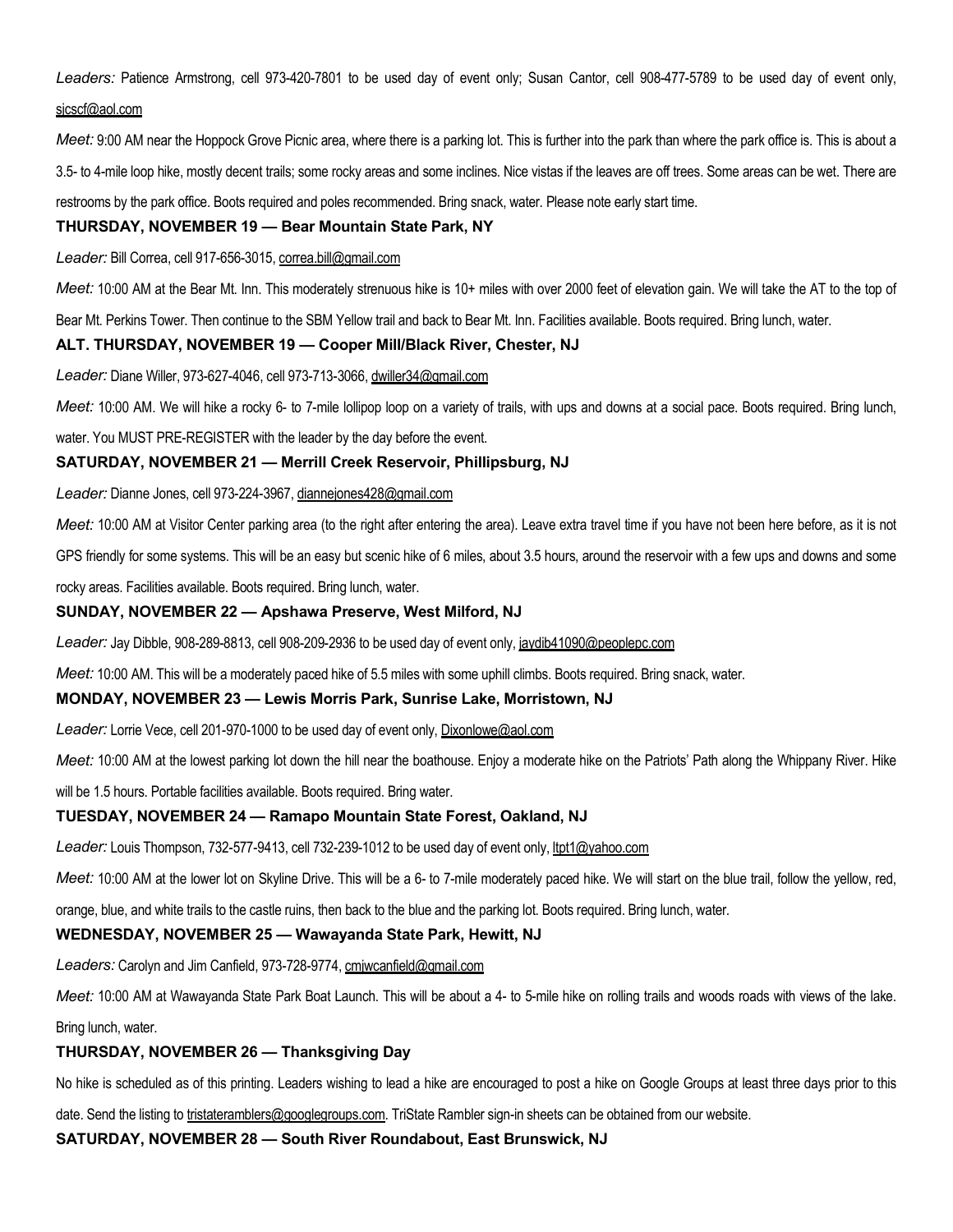#### Leader: Gary Petrie, 732-257-0137

Meet: 10:00 AM in East Brunswick at Rt.18 and Tices Lane at Boston Market in Mid-State Mall. We will be walking through the area where the leader grew up. We will be walking through parks and residential areas and a marble orchard. You will see scenic views from the higher elevations and the "jewel" of So. River. So. River is 300 years old this year. Washington slept here. About 5 to 6 miles. Bring snack, water. You MUST PRE-REGISTER with the leader by the day before the event.

Directions: I-287 S to Exit 9 twd Highland Park. Keep right at fork to follow signs for River Rd. Stay on River Rd. for 3.3 miles, then merge onto NJ-18 S

for 5.5 miles. Get in right lane to make left onto Highland St., then left onto NJ-18 N. 300 NJ-18, East Brunswick, NJ

#### SUNDAY, NOVEMBER 29 — Lake Sebago, Harriman State Park, NY

Leader: Ray Adam, cell 973-476-9897, adamr43s@hotmail.com

Meet: 10:00 AM at Sebago boat launch for a moderately strenuous hike of 7 to 8 miles on various trails. Portable facilities available. Boots required. Bring lunch, water, traction devices.

MONDAY, NOVEMBER 30 — Loantaka Brook Reservation, Morris Twp., NJ

Leader: Terry Kulmane, 973-644-4547, terrykayhiker@yahoo.com

Meet: 10:00 AM at the South St. parking lot for a 3-mile social walk on wooded trails. Portable facilities available. Bring water.

#### TUESDAY, DECEMBER 1 — Norvin Green State Forest, Wanaque, NJ

Leader: Ray Adam, cell 973-476-9897, adamr43s@hotmail.com

Meet: 10:00 AM at the Weis Ecology Center parking lot. This moderately paced hike will be approximately 6 to 7 miles long and will travel on various trails.

Note cell phone service is very poor at trailhead. Bring lunch, water.

#### WEDNESDAY, DECEMBER 2 — Hacklebarney State Park, Long Valley, NJ

Leader: Bill Reynolds, 973-361-5527, cell 201-874-8758 to be used day of event only, wmfxir@gmail.com

Meet: 10:00 AM in the parking lot near the kiosk. This will be a 4-mile, 2-hour hike at a pace to allow picture taking along the Black River with some waterfalls and scenic views. There is a combination of paved paths and rocky trails suitable for beginners. Facilities available. Boots required and poles recommended. Bring snack, water, hat.

#### THURSDAY, DECEMBER 3 — Lake Sebago, Harriman State Park, NY

Leader: Jason Briggs, cell 862-228-4972, jasonbriggs99@gmail.com

Meet: 10:00 AM at the Sebago boat launch. This is a strenuous 12+ mile hike to Danter Mt. that offers beautiful views and scrambles and will have over 2500' of elevation gain. Portable facilities available. Boots required. Bring lunch, water, traction devices, bug spray. You MUST PRE-REGISTER with the leader by the day before the event.

#### Contact: Ellie King 908-233-8411 (before 8:30 AM)

Where: The Masker's Barn in Watchung Reservation, part of the Deserted Village Complex. Address for GPS directions: 13 Cataract Hollow Road, Berkley Heights. Alternate address is 2 Cataract Hollow Road (the Store/Church building). Parking: There is limited (25 cars) parking at barn for non-hikers. Others may park at designated lot, on Glenside Ave., or follow special TSR signs to park in grassy field. At end of field there is a well-marked path leading to the barn

(about 1000 feet to barn). Hikes to begin at 10 AM. Business meeting starts at noon, and party goes on until 3:00 PM. The event will be catered. There will be a swap table for outdoor gear and clothing. Take back your contribution if left on table. Further details about hike to be posted closer to date.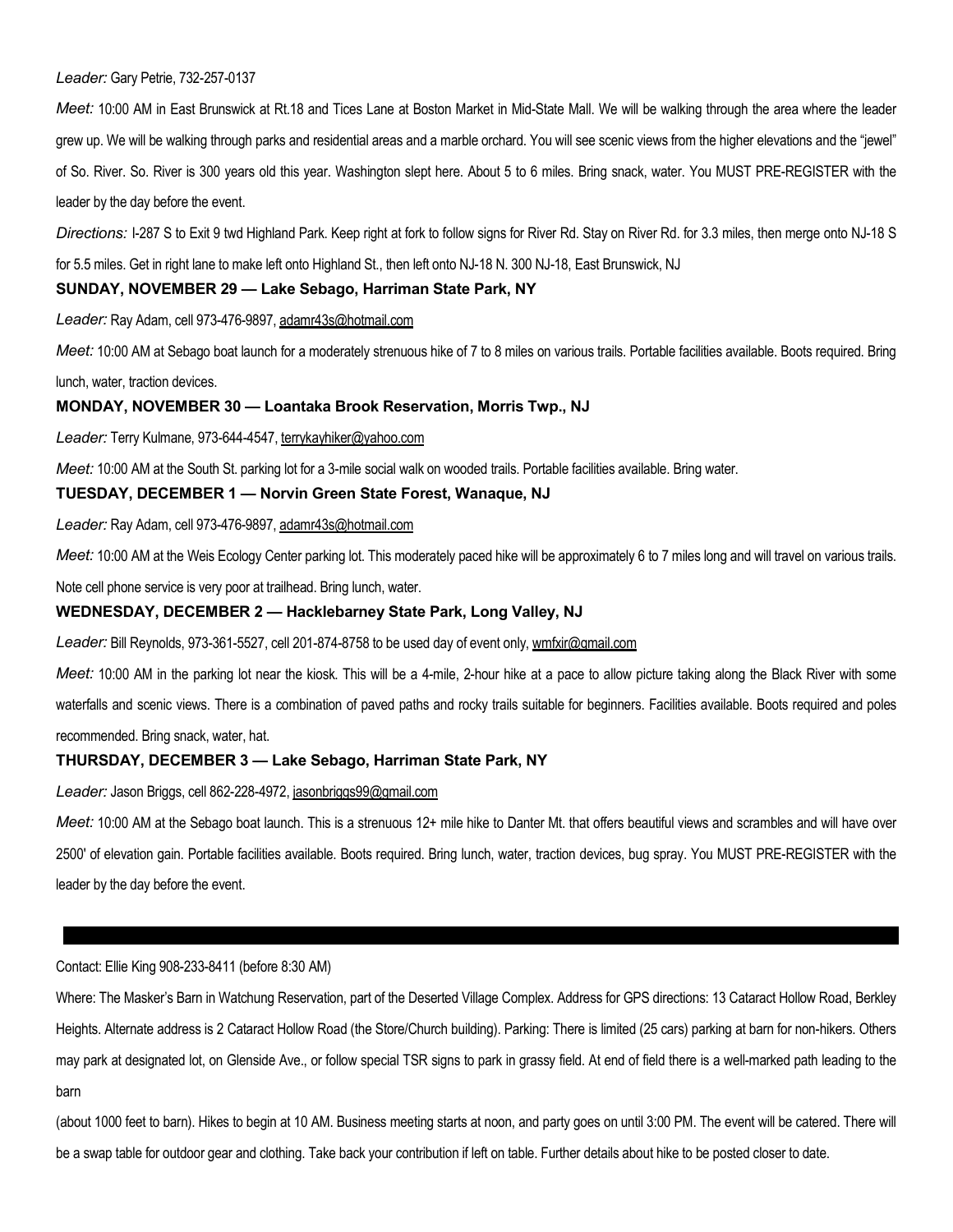#### SUNDAY, DECEMBER 6 — Norvin Green State Forest, Wanaque, NJ

Leader: Anita Liao, cell 908-456-0029, anitaestrella.fp@gmail.com

Meet: 9:30 AM at The New Weis Center parking lot. This is a 7- to 8-mile moderate hike (first half is moderate to strenuous). Will take the green, pink,

yellow and green trails. Note cell phone service is very poor at trailhead. No facilities available. Boots required and poles recommended. Bring lunch,

snack, water, traction devices. Please note early start time.

#### MONDAY, DECEMBER 7

No hike is scheduled as of this printing. Leaders wishing to lead a hike are encouraged to post a hike on Google Groups at least three days prior to this

date. Send the listing to tristateramblers@googlegroups.com. TriState Rambler sign-in sheets can be obtained from our website.

#### TUESDAY, DECEMBER 8 — Johnsontown Circle, Harriman State Park, NY

Leader: Stuart Falls, cell 347-623-3953, bikehiker250@gmail.com

Meet: 10:00 AM. This moderately paced hike is about 7 miles long. We will hike on the Blue Disc, Kakiat, Orange, Blue Disc again, TMI, and White Bar

trails. Route will be flexible depending on participants. A later lunch is planned at the infamous Claudius Smith Den. Bring a snack because of the late

lunch. Traction devices may be needed if snowy or icy conditions exist. Bring lunch, water.

#### WEDNESDAY, DECEMBER 9 — Chimney Rock, Martinsville, NJ

Leader: Lynda Goldschein, 908-757-7058, cell 908-347-5012 to be used day of event only, lindagoldschein@usa.net

Meet: 10:00 AM at the back of the large parking lot. Total distance is 5 miles and includes part of Washington Valley Park with an out at 4 miles. Facilities

available. Boots required and poles recommended. Bring snack, water.

#### THURSDAY, DECEMBER 10 — Sterling Forest, Tuexdo, NY

Leader: Stuart Falls, cell 347-623-3953, bikehiker250@gmail.com

Meet: 9:30 AM at the upper parking lot of the Visitors Center. This is a strenuous 10-mile hike with 2000 feet of elevation gain at 2+ mph. Starts on the

Blue, Yellow Triangle, and McKeags Meadow trails. We then do the Red Black (Magenta) loop over Bill White Mountain which is half the hike. Finish on

McKeags Meadow, Yellow Triangle and Blue. Facilities available. Boots required. Bring lunch, water, traction devices. Please note early start time.

#### ALT. THURSDAY, DECEMBER 10 — Cooper Mill/Black River, Chester, NJ

Leader: Bill Reynolds, 973-361-5527, cell 201-874-8758 to be used day of event only, wmfxir@gmail.com

Meet: 10:00 AM. We will hike a 6.5-mile lollipop loop on the blue Patriots' Path and red trails at a social pace. Portable facilities available. Boots required

and poles recommended. Bring lunch, water, traction devices, bug spray, hat.

#### FRIDAY, DECEMBER 11 — Appalachian Trail Series Hike #6,

#### Stokes State Forest, Branchville, NJ

Leader: Dianne Jones, cell 973-224-3967, diannejones428@gmail.com

Meet: 10:00 AM at Buttermilk Falls (See TSR Directions Stokes State Forest #5). This hike covers Buttermilk Falls to Crater Lake. This is a moderately strenuous 7-mile hike on the AT to the Viewpoint, returning on the Hemlock Pond and Woods Trails. Great lunch views and Buttermilk Falls. No facilities available. Boots required. Bring lunch, water.

# SATURDAY, DECEMBER 12 — High Point State Park, Wantage, NJ

Leader: Jennifer Percival, cell 973-270-7524 to be used day of event only, jenniferpercival@hotmail.com

Meet: 10:00 AM at High Point State Park Parking area next to the Lake Marcia concession stand. This is a 9-mile hike on the Shawagunk Ridge Trail, moderately strenuous. Carpool shuttle trip, with total of 2 miles of road walking. Bring winter layers, snacks, lunch, and water. Portable facilities available. Boots required and poles recommended. Bring traction devices. You MUST PRE-REGISTER with the leader by the day before the event.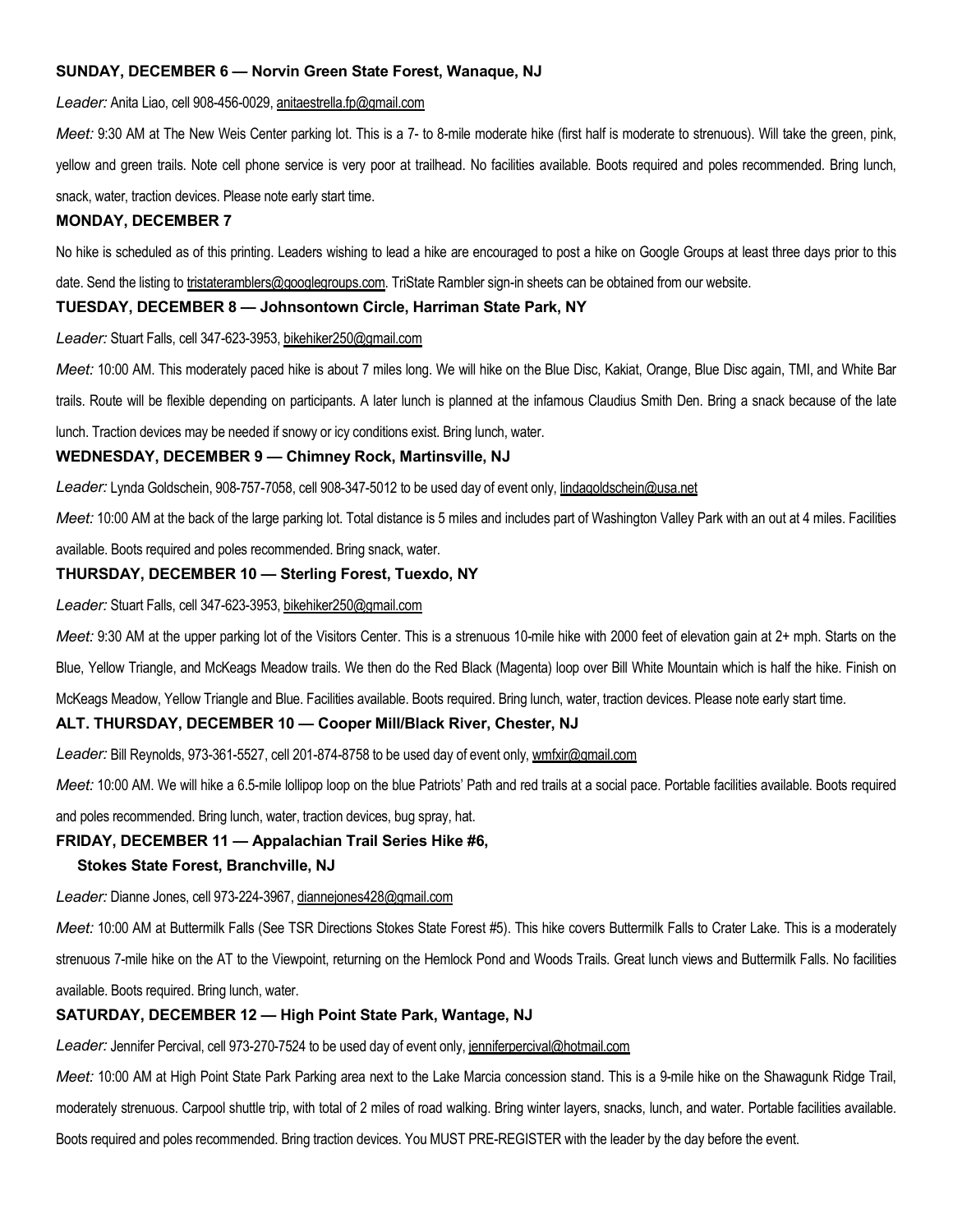Directions: High Point State park, Lake Marcia parking area. Drive up towards the High Point Monument. Before you make the turn to the monument,

you'll see a large parking area before you reach Lake Marcia on the right. Pull in there.

# SUNDAY, DECEMBER 13 — Sterling Forest State Park, Tuxedo, NY

Leader: Ray Adam, cell 973-476-9897, adamr43s@hotmail.com

Meet: 10:00 AM at parking lot at the intersection of Rt. 17 and 17A. Moderately strenuous hike of between 7 to 8 miles on various trails. Boots required.

Bring lunch, water, traction devices.

Directions: See TSR Directions for Sterling Forest State Park #2.

#### MONDAY, DECEMBER 14 — Jockey Hollow National Park, Morristown, NJ

Leader: Betty Mills, cell 973-975-5264, elizabethmills08@gmail.com

Meet: 10:00 AM at Visitor Center for a pleasant walk in our National Park. Facilities available. Boots required. Bring water. Walk will end by 11:30.

#### TUESDAY, DECEMBER 15 — Wawayanda State Park, Hewitt, NJ

Leaders: Carolyn and Jim Canfield, 973-728-9774, cmiwcanfield@gmail.com

Meet: 10:00 AM at the boat launch in Wawayanda. This moderately paced hike, will be about 5 to 6 miles long on rolling trails and woods roads. Bring lunch, water.

# WEDNESDAY, DECEMBER 16 — D&R Canal, Colonial Park, Somerset, NJ

Leader: Debby Bronner, cell 201-563-1648, debbybronner@gmail.com

Meet: 10:00 AM at Parking Lot A near the Rose Garden inside Colonial Park. We will walk along the Delaware and Raritan Canal for 5 to 6 miles at a moderate pace on a flat path. Bring lunch or a snack if you want to picnic near the Rose Garden afterwards. Rain cancels. Facilities available. Bring plenty of water.

# THURSDAY, DECEMBER 17 — Appalachian Trail Series Hike #7,

#### Stokes State Forest, Branchville, NJ

#### Leader: Alan Breach, cell 973-600-3846, abreach@ptd.net

Meet: 9:30 AM at the AT Trail and US 206 crossing parking lot. (See TSR Directions Stokes State Forest #1). We will shuttle (20 min.) to the Buttermilk Falls Parking Lot. This hike covers Buttermilk Falls to Rt. 206. This is a moderately strenuous 8- to 9-mile hike. Highlights are Buttermilk Falls and views along the AT and at the Acropolis. Boots required. Bring lunch, water, traction devices. Please note early start time.

#### ALT. THURSDAY, DECEMBER 17 — Farny Area, Rockaway, NJ

Leader: Paul Augustyniak, cell 973-219-4807, paugust586@aol.com

Meet: 10:00 AM in the Four Birds South Lot (See TSR directions) We will hike 6.5 miles to Wildcat Ridge and Beaver Pond on various trails at a moderate pace. Not for beginners, 945 ft. elevation gain. A few hundred feet from the start, we'll make a short stop to check out the Batcave. Lunch stop at Hawkwatch Wildcat Ridge. On the way back, we'll make a brief stop at the defunct St. Patrick's Cemetery, the site of an old mining town abandoned in the late 1800s. Steady rain cancels. No facilities available. Boots required. Bring lunch, water.

# SATURDAY, DECEMBER 19 — "Huffin' Puffin'" in Mountainside, NJ

Leader: Dave Sutter, cell 973-568-2721 to be used day of event only, dsuttr@gmail.com

Meet: 10:00 AM. Hike will cover rarely visited spots in leader's favorite park. The moderate traverse should be over at noon. You MUST PRE-REGISTER with the leader by the day before the event.

Directions: I-287 North to Exit 52A, NJ route 23 S. Then keep in left exit lane. Take 23 South toward Riverdale/Wayne. Stay in right lane on 23 South and go 0.3 miles to West Parkway exit. Stay right on West Pkwy and drive 0.8 miles to Mountain Ave. Turn right on Mountain Ave. and go 1.0 mile to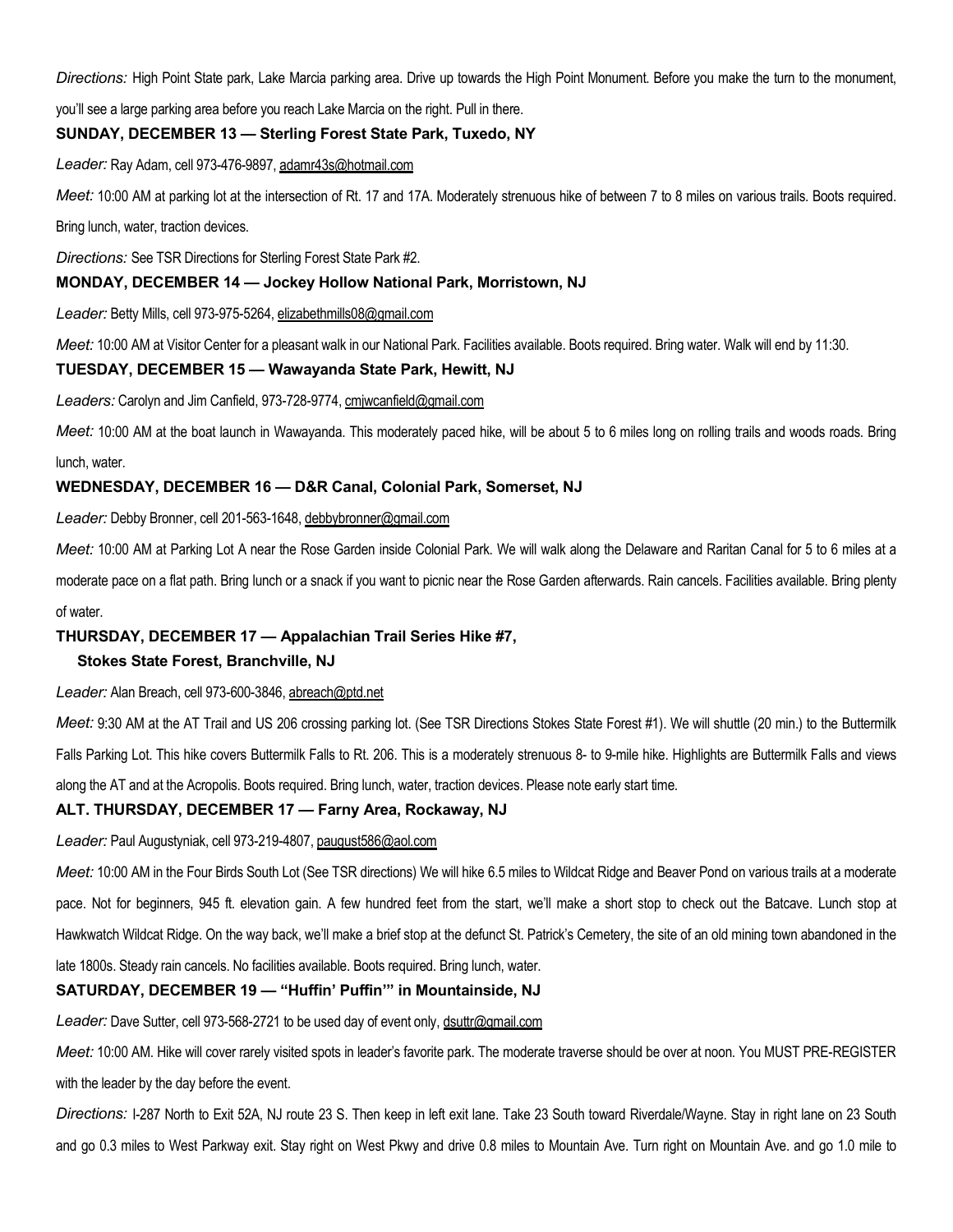#### parking lot at end.

# SUNDAY, DECEMBER 20

No hike is scheduled as of this printing. Leaders wishing to lead a hike are encouraged to post a hike on Google Groups at least three days prior to this

date. Send the listing to tristateramblers@googlegroups.com. TriState Rambler sign-in sheets can be obtained from our website.

#### MONDAY, DECEMBER 21 — Lewis Morris Park, Morristown, NJ

Leaders: Stan and Bev Kaltnecker, cell 201-602-4074, kaltnecs1@aol.com

Meet: 10:00 AM at Sunrise Lake at the lowest parking lot near the boathouse. We will walk on Patriots' Path along the Whippany River. Portable facilities

available. Boots required. Bring water. The walk will be about 1.5 hours.

## TUESDAY, DECEMBER 22 — Shepherds Lake, Ringwood, NJ

Leader: Ray Adam, cell 973-476-9897, adamr43s@hotmail.com

Meet: 10:00 AM at the Shepherds Lake parking lot. This 6- to 7-mile hike will be led at a moderate pace and will travel on various trails. Bring lunch, water.

#### WEDNESDAY, DECEMBER 23

No hike is scheduled as of this printing. Leaders wishing to lead a hike are encouraged to post a hike on Google Groups at least three days prior to this

date. Send the listing to tristateramblers@googlegroups.com. TriState Rambler sign-in sheets can be obtained from our website.

#### THURSDAY, DECEMBER 24

No hike is scheduled as of this printing. Leaders wishing to lead a hike are encouraged to post a hike on Google Groups at least three days prior to this

date. Send the listing to tristateramblers@googlegroups.com. TriState Rambler sign-in sheets can be obtained from our website.

# SATURDAY, DECEMBER 26

No hike is scheduled as of this printing. Leaders wishing to lead a hike are encouraged to post a hike on Google Groups at least three days prior to this

date. Send the listing to tristateramblers@googlegroups.com. TriState Rambler sign-in sheets can be obtained from our website.

#### SUNDAY, DECEMBER 27 — Pyramid Mountain, Montville, NJ

Leader: Anita Liao, cell 908-456-0029, anitaestrella.fp@gmail.com

Meet: 9:30 AM at Visitors Center parking lot. This is a 6- to 7-mile hike at Turkey Mountain. We will start from the blue trail. Portable facilities available.

Boots required and poles recommended. Bring snack, water, traction devices. Please note early start time.

## MONDAY, DECEMBER 28 — RR-Greenway Trail, Metuchen, NJ

Leader: Debby Bronner, cell 201-563-1648, debbybronner@gmail.com

Meet: 10:00 AM. Approximately 3-mile walk on a level, paved path. Great for beginners. No facilities available. Bring water.

Directions: Address is 701 Middlesex Ave., Metuchen, 3 miles west of Garden State Parkway Exit 132. Opposite Fulton Bank is a dirt parking lot where we will meet.

#### TUESDAY, DECEMBER 29 — Ramapo Valley County Reservation, Mahwah, NJ

Leader: Susan Black, cell 201-286-2767, susanjblack@gmail.com

Meet: 10:00 AM at the Ramapo Reservation parking lot off Rt. 202 in Mahwah. This moderately paced hike will be approximately 6 miles long and will

take us on a variety of interesting trails. If snowy or icy conditions exist, traction devices may be needed. Facilities available. Bring lunch, water.

#### WEDNESDAY, DECEMBER 30

No hike is scheduled as of this printing. Leaders wishing to lead a hike are encouraged to post a hike on Google Groups at least three days prior to this

date. Send the listing to tristateramblers@googlegroups.com. TriState Rambler sign-in sheets can be obtained from our website.

#### THURSDAY, DECEMBER 31

No hike is scheduled as of this printing. Leaders wishing to lead a hike are encouraged to post a hike on Google Groups at least three days prior to this